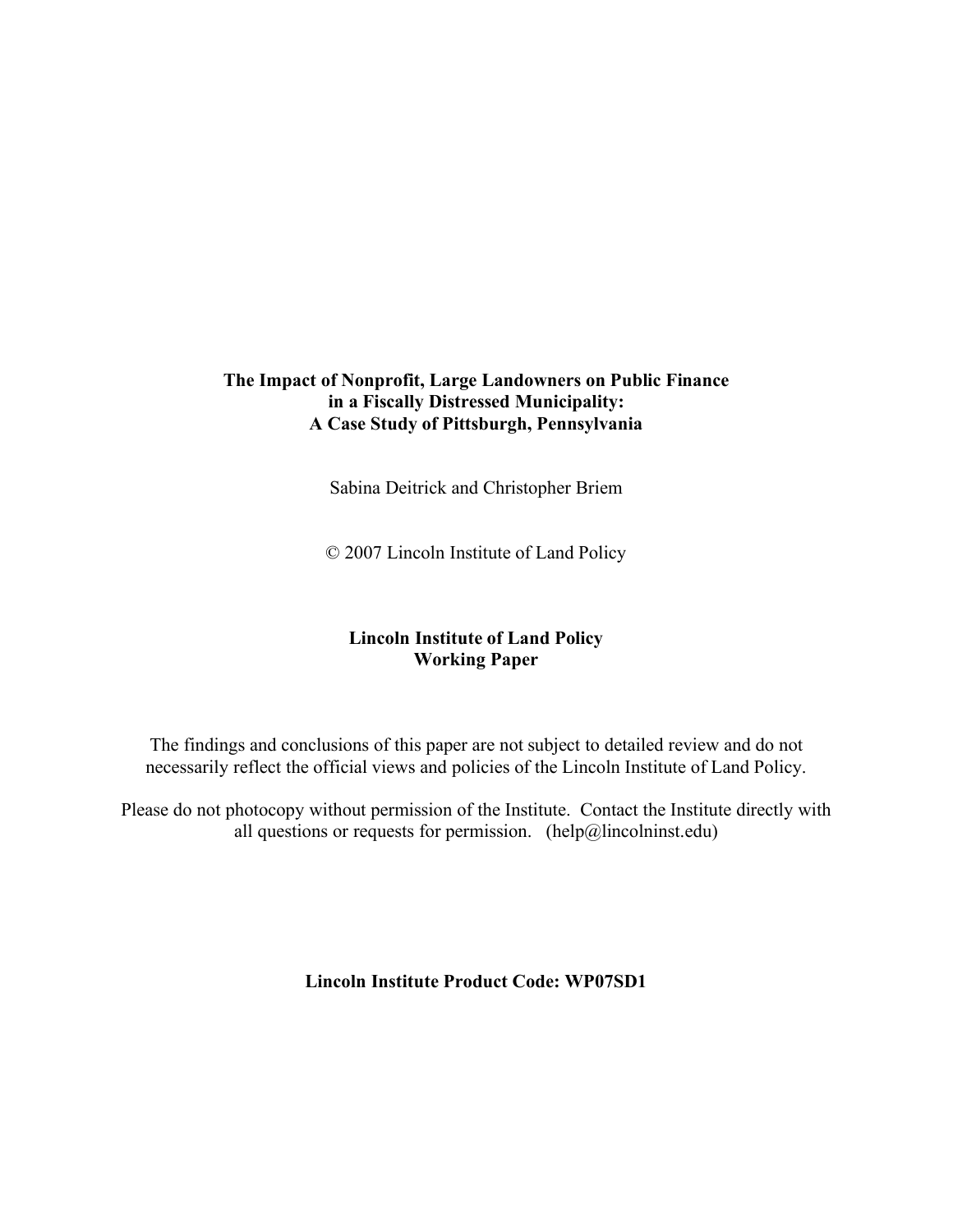#### **Abstract**

In 2004, the City of Pittsburgh became an Act 47 distressed community under Pennsylvania's Municipalities Financial Recovery Act. This law placed the City in quasi-bankruptcy with state oversight for fiscal policy. Pittsburgh has faced 60 years of declining population and limited means to expand revenues. The largest and fastest growing employers in the city are in health care and education, both property tax-exempt sectors. What is the role of large tax-exempt landowners on the fiscal capacity of Pittsburgh? How do these landowners affect fiscal structure in the face of the city's current crisis?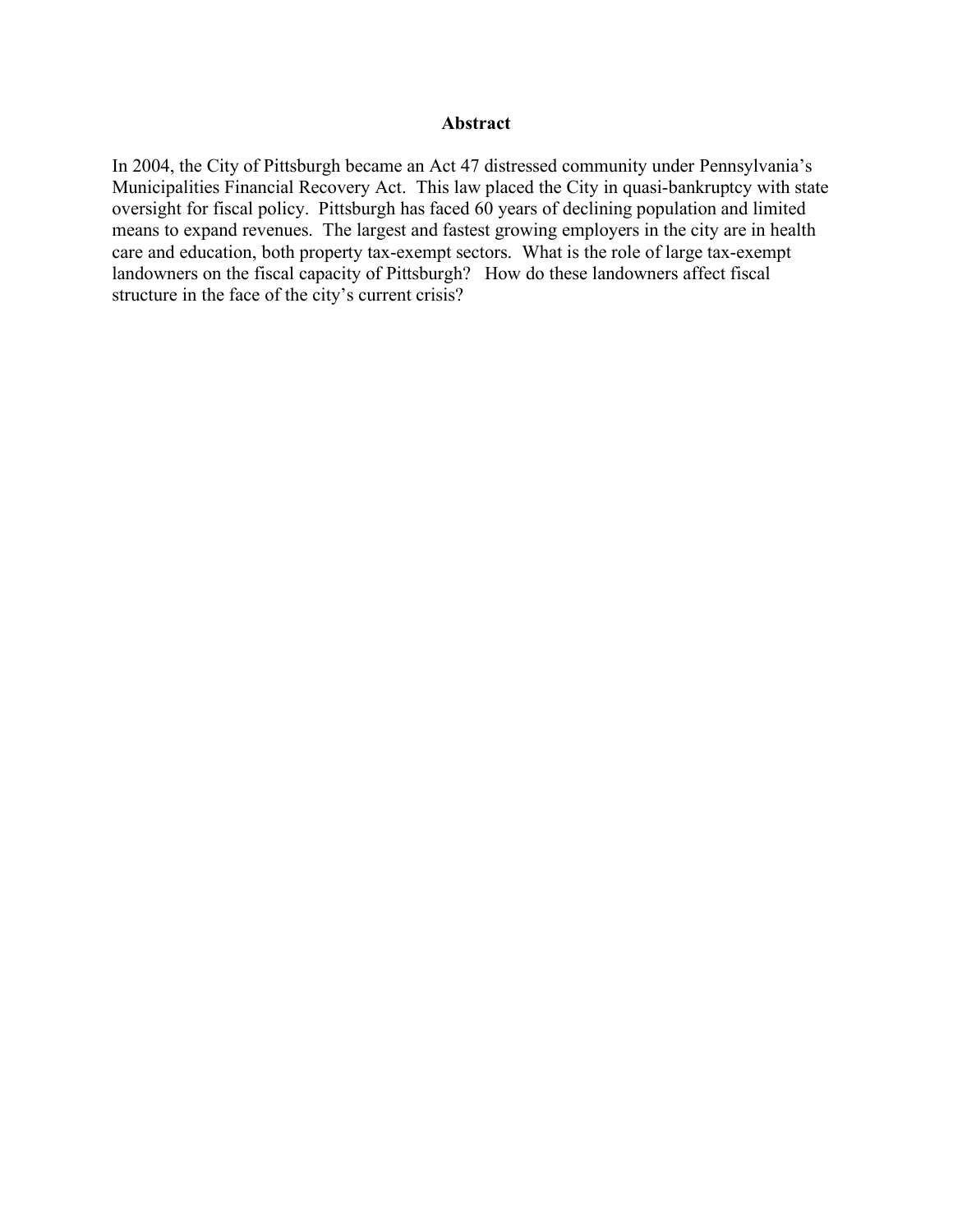#### **About the Authors**

**Sabina Deitrick** is Associate Professor at the Graduate School of Public and International Affairs, University of Pittsburgh, where she is also co-director of the urban and regional research program at the University Center for Social and Urban Research. Her research focuses on economic restructuring, with emphasis on regional revitalization and brownfields redevelopment. She received her BA in economics and MA in regional science from the University of Pennsylvania and Ph.D. in city and regional planning from the University of California, Berkeley.

University Center for Social and Urban Research University of Pittsburgh Pittsburgh, PA 15260 sabinad@pitt.edu (412) 624-3092 (412) 624-4810 (fax)

**Christopher Briem** is a Research Economist at the University Center for Social and Urban Research at the University of Pittsburgh. His work focuses on regional and economic analysis of the Pittsburgh region. He has an undergraduate engineering degree from Princeton University, a Masters of Public Administration from Columbia University and his ABD in the Economics Department at the University of Pittsburgh.

University Center for Social and Urban Research

University of Pittsburgh Pittsburgh, PA 15260 cbriem@pitt.edu 412.624.5442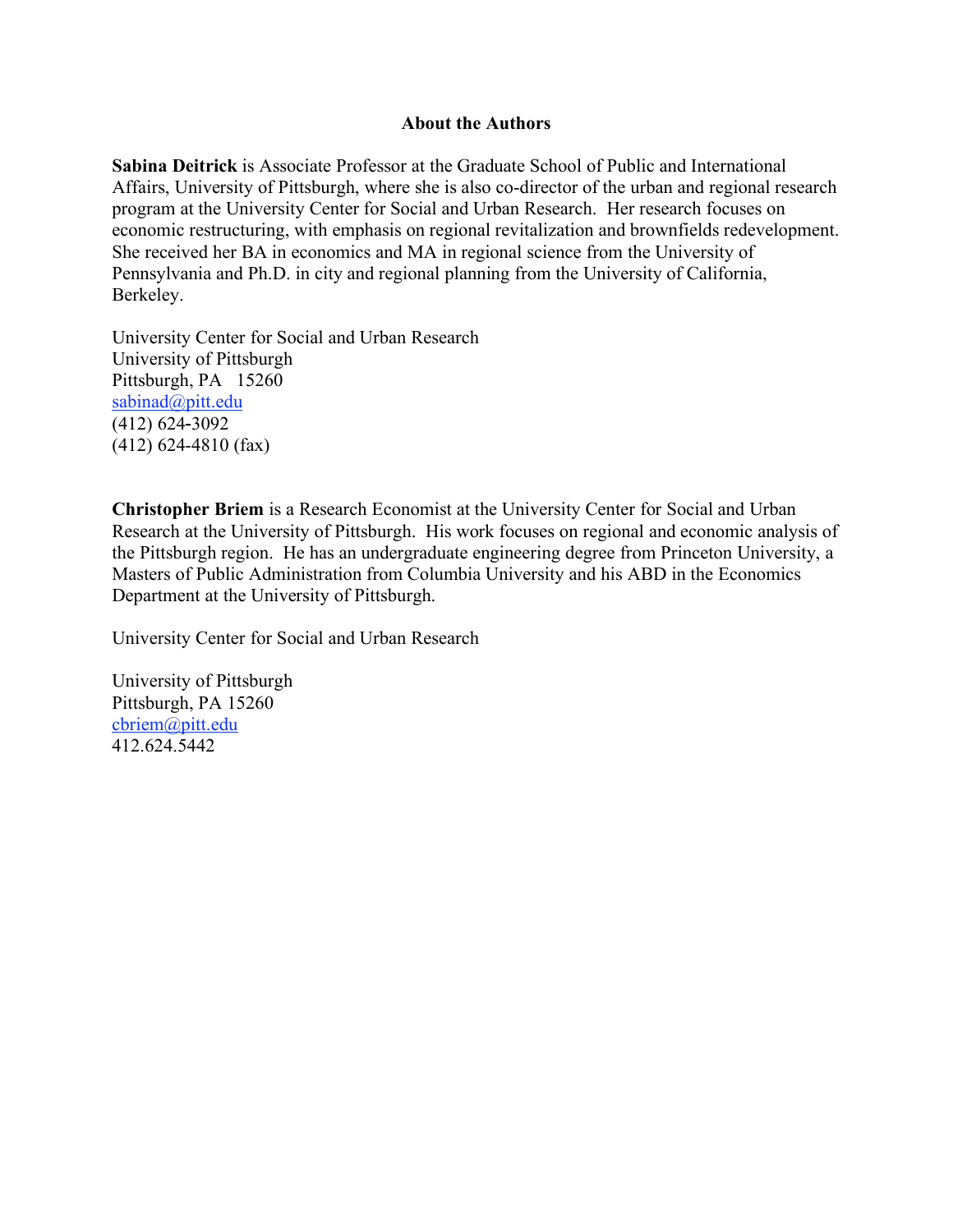# **Table of Contents**

| <b>Introduction</b>                                               | $\mathbf{1}$            |
|-------------------------------------------------------------------|-------------------------|
| <b>Data Sources</b>                                               | $\overline{2}$          |
| <b>Nonprofit Sector Growth and Its Impacts</b>                    | $\mathbf{3}$            |
| <b>Context: Economic Restructuring and the City of Pittsburgh</b> | $\overline{\mathbf{4}}$ |
| <b>Pittsburgh's Fiscal Crisis</b>                                 | 7                       |
| Conclusion                                                        | 9                       |
| <b>References</b>                                                 | 12                      |
| <b>Tables</b>                                                     | 15                      |
| <b>Figures</b>                                                    | 21                      |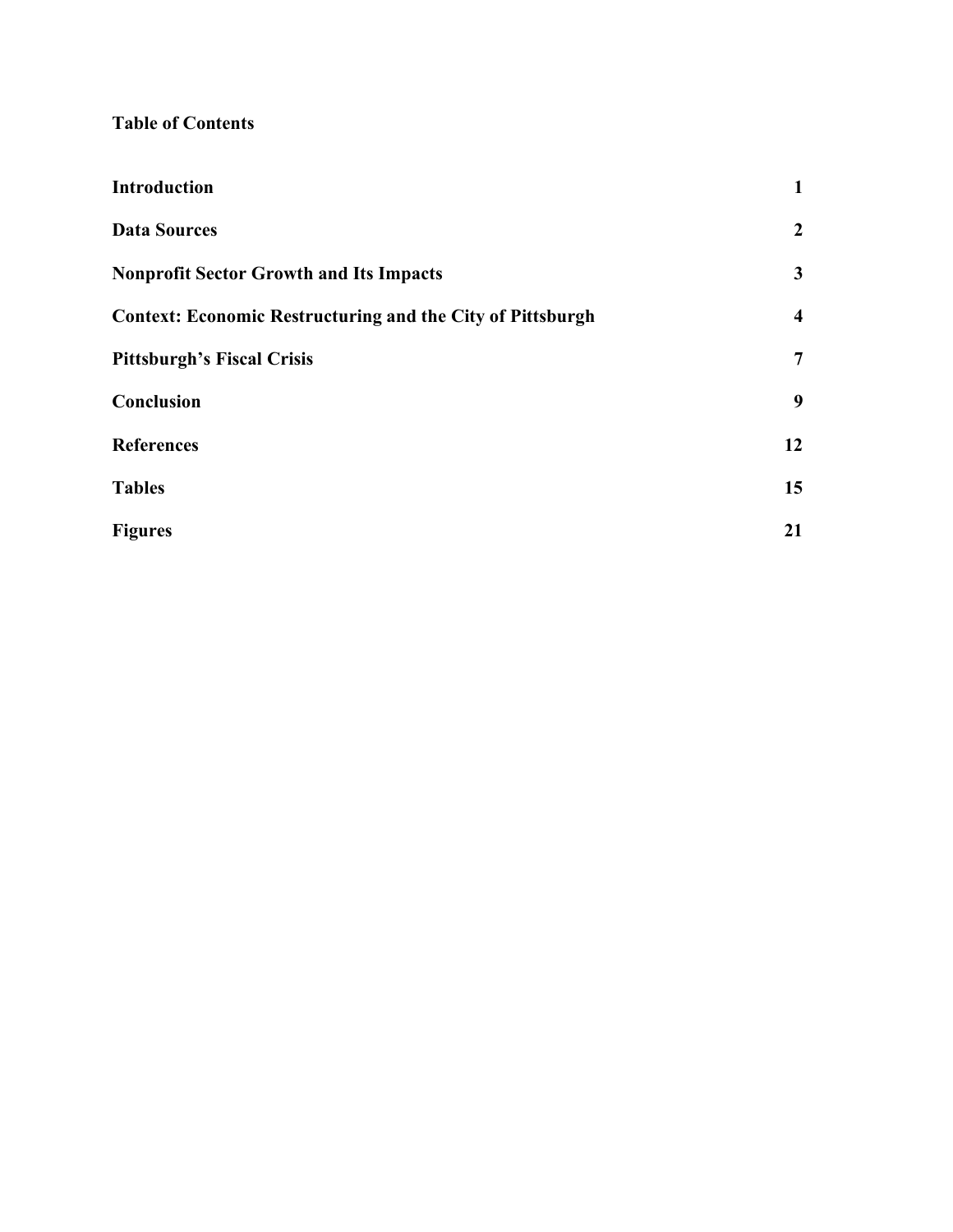## **The Impact of Nonprofit, Large Landowners on Public Finance in a Fiscally Distressed Municipality: A Case Study of Pittsburgh, Pennsylvania**

## **Introduction**

In the face of the collapse of steel and related manufacturing industries, the City of Pittsburgh in the 1980s embraced an economic development strategy premised on the growth of high technology, health care and hospitals, and university-based research. Over the next two decades, health and education, largely nonprofit sector activities, grew and revealed an unexpected resilience in the city – and region's – economy.

The city of Pittsburgh, however, was not so resilient by other measures. Population continued its decades long decline, while city services expanded to meet new demands. The city of Pittsburgh today is in fiscal distress. The largest and fastest growing employers in the city today are nonprofits, including health care and educational institutions. They are also major landowners. What is the impact of these large institutions as tax-exempt landowners on the fiscal capacity of Pittsburgh? How do these landowners affect fiscal structure in the face of the city's fiscal crisis?

This paper examines the relationship between the growth of the nonprofit sector as the major economic driver in a city and its role as a large landowner in Pittsburgh, Pennsylvania. The relationship is important to understand, and, as we argue, presents a paradox.

The nonprofit sector has been growing nationally both in number and in importance in the past decades. In 2004, 9.4 million people worked in the nonprofit sector, or 7.2 percent of the country's workforce (Salamon and Sokolowski, 2006. p. 3). Between 2002 and 2004, nonprofit employment increased by 5.1 percent in the U.S., compared to a 0.2 percent decline in total employment (Salamon and Sokolowski, 2006, p. 7). In Pennsylvania, nonprofit employment increased by 25 percent between 1993 and 2003, while growth in the for-profit sector in the state grew by only 6.9 percent over the same period (Salamon and Geller, 2005).

Nonprofit organizations today play an increasingly important role in regional economies, including the Pittsburgh region.<sup>1</sup> Dubbed the "meds and eds," these are oftentimes the largest employers and main economic drivers in a city and, oftentimes, a region (Adams 2001).

The impact of nonprofit organizations as large landowners can be narrowed to focus on a few, mainly large nonprofit organizations. Most small nonprofit organizations do not own any real property (Cordes et al, 2002; Anderson et al, 2003); thus, they are less germane to a discussion about nonprofit organizations as landowners, let alone large landowners. Also, in many cities and regions, large nonprofit organizations, especially the "meds and eds," are among the largest employers and largest establishments (Harkavy and Zuckerman, 1999). For example, in Pittsburgh, the University of Pittsburgh Medical Center is the region's largest employer and in Philadelphia, the University of Pennsylvania is the largest private employer in the city and fourth overall.

 $\frac{1}{1}$ <sup>1</sup> The Pittsburgh region refers to the 6-county Metropolitan Statistical Area (MSA), unless otherwise stated, including Allegheny, Beaver, Butler, Fayette, Washington, and Westmoreland counties.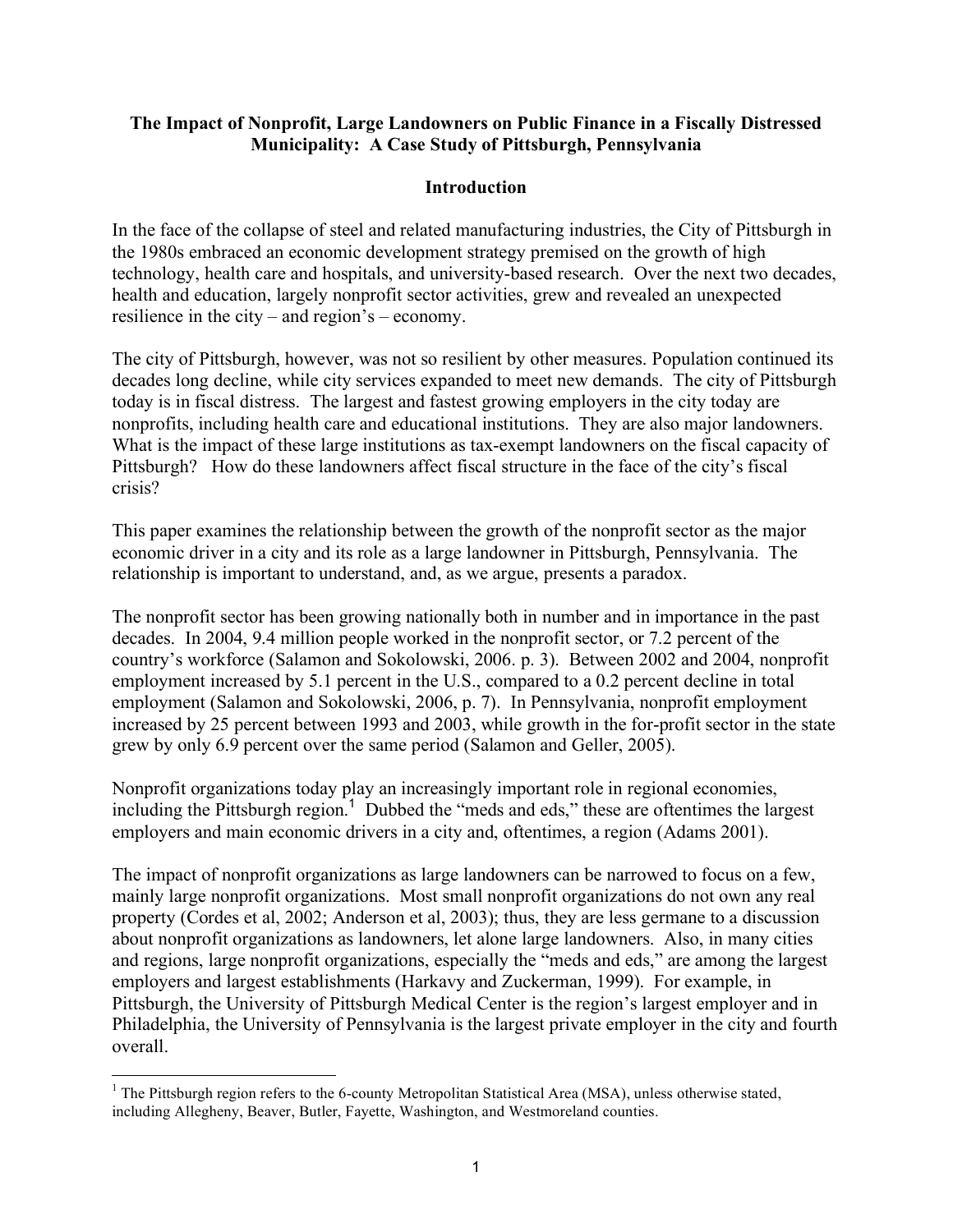Nonprofit organizations, owing to their charitable mission, are exempt from property taxes. This presents a challenge to local governments, which rely on property taxes as a major revenue stream and are hosts to concentrations of tax exempt institutions. What are the implications of these interrelated phenomena on municipal finances – the largest and fastest growing segments of their economies are tax-exempt, large nonprofit organizations?

This research analyzes the role of large, tax-exempt landowners on the fiscal capacity of the City of Pittsburgh. The first section lays out some of the theoretical arguments for what the links between the growth of the nonprofit sector and city finances might be. The next section examines the data available to identify the impact of the nonprofit sector on the city of Pittsburgh's workforce. The following section focuses on the financial condition of the city of Pittsburgh. The last section suggests possible options to revert the current situation.

#### **Data Sources**

The study combines multiple data sources to explore the relationship between nonprofit organizations and municipal finances. It uses a case study approach, with the study centered on the city of Pittsburgh, Pennsylvania.

Data on nonprofit organizations are difficult to gather under industrial and occupation classification systems. For instance, the North American Industrial Classification System (NAICS) does not have an industrial sector called nonprofit. This study has developed an unusual data set to focus on employment in nonprofit organizations in Pittsburgh, combining two data sources. First, the analysis uses employment and payroll data derived from unemployment compensation reports, or ES-202 data, obtained from the Pennsylvania Center for Workforce Information and Analysis. ES-202 provides both employment and payroll data for individual establishments in the state. The data are subject to confidentiality requirements, but with appropriate data suppression and review this is a rich source of information on local labor market characteristics. The ES-202 data were matched to data on non-profit organizations from the Internal Revenue Service Business Master File (BMF), a cumulative file containing descriptive information on all active tax-exempt organizations.<sup>2</sup> Individual BMF records for each year were matched with the ES-202 data, producing a dataset of nonprofit organizations with corresponding information on employment and payroll in the organizations from the ES-202 dataset. We then developed tables of information on nonprofit organizations by employment size, payroll, firm size, and industry category by the North American Industry Classification System (NAICS). Data were then broken down geographically into three distinct sub-areas within the Pittsburgh Metropolitan Statistical Area: City of Pittsburgh, Allegheny County, and a 5-county area that represents the remainder of the Pittsburgh MSA.<sup>3</sup> The result is a rich, but not widely available dataset of nonprofit organizations and their employees by a number of standard economic, geographic, and industry classification measures.

<sup>&</sup>lt;sup>2</sup> BMF data are mostly derived from the IRS Forms 1023 and 1024. UCSUR received the BMR from the National <sup>2</sup> Center for Charitable Statistics (NCCS) at the Urban Institute.

 $3$  The ES 202 data reflect the six-county Pittsburgh MSA. In 2003, Armstrong County was added to the Pittsburgh MSA; however our ES 202 data do not include Armstrong County. Any reference to the newer 7-county MSA will be noted.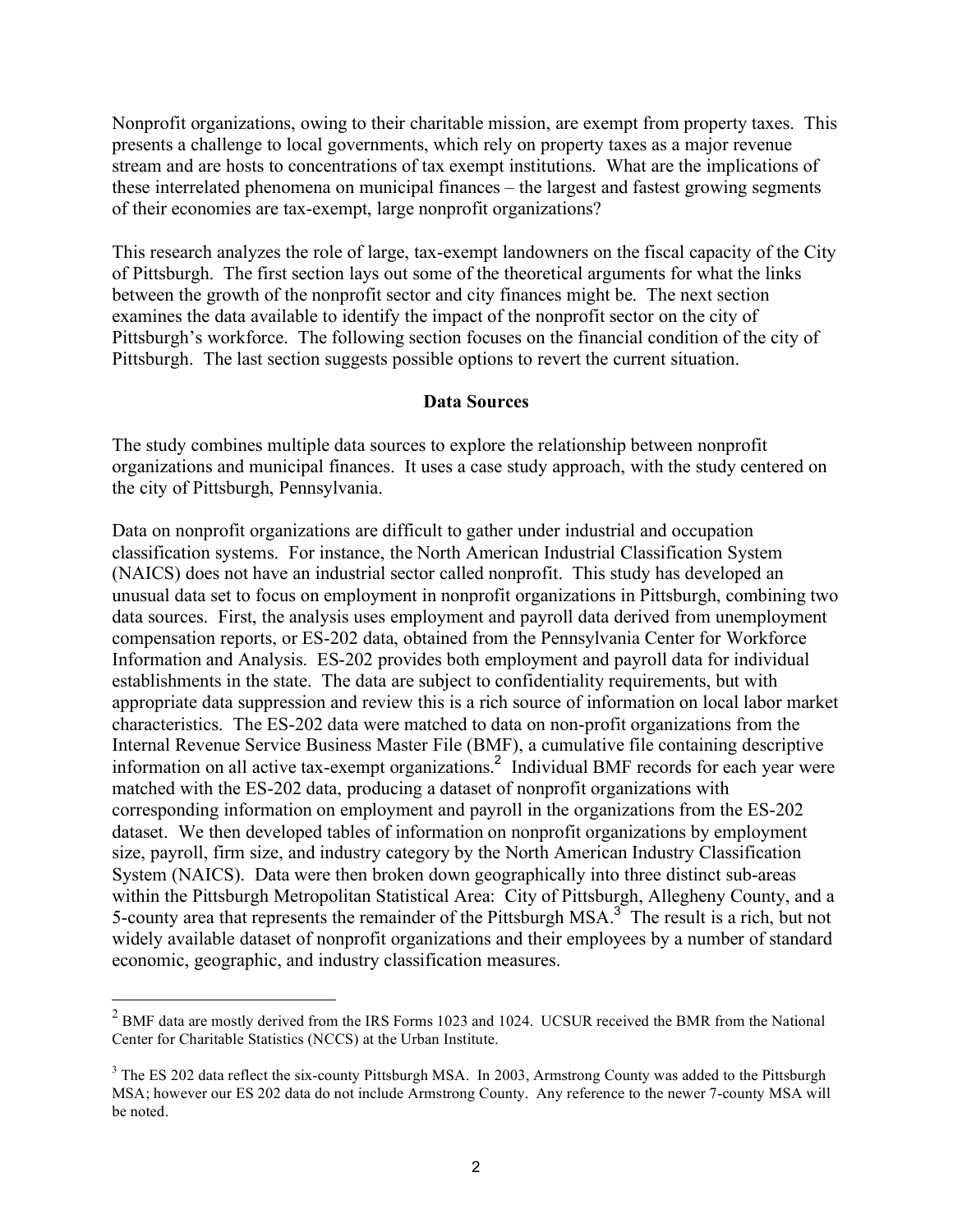#### **Nonprofit Sector Growth and Its Impacts**

The Pittsburgh economy has restructured toward greater reliance on the nonprofit sector. Eight of the top 20 employers in the Pittsburgh region today are nonprofits, including the largest employer UPMC (University of Pittsburgh Medical Center), with 30,957 employees (see Table 1). All eight are medical or educational institutions. Just ten years ago, five the top twenty employers were nonprofits.

Not only are the "meds and eds" the largest employers, they also comprise the bulk of the nonprofit industry in the city of Pittsburgh and the region. In the Pittsburgh region, 65 percent of the region's nonprofit employment is in the healthcare and social assistance sector alone.<sup>4</sup> In the City of Pittsburgh, the comparable figure is 58 percent. Taking the health care and social assistance sector together with education, the City of Pittsburgh's "meds and eds" represent 83 percent of the city's total nonprofit employment. Nationally, health care, social services, and education comprised approximately 87 percent of the nonprofit in 2002 (Salamon and Sokolowski, 2005).

What then is the impact of large nonprofit organizations on a city's revenue and fiscal health? That is a complicated and not easily dissected question. Here we attempt to tease out the various facets through a brief review of the literature. The question is tied to the issue of the exemption on property taxes for charitable institutions on the fiscal side. It is also tied to the formation of nonprofit organizations as partners in a city's growth coalition.

Charitable institutions' property tax exemption is as old as the original settlers, rooted in English law carried to the new world's shores and today a part of law or statute in all fifty states and the District of Columbia (Gallagher 2002). Serving social and public missions, charities' property tax exemption has survived a century and a half of various challenges (Diamond 2002). However, recently the issue has gained wider prominence in the press and among local governments, as municipalities face conditions of fiscal distress and search out new revenue streams. Discussion about changes in the property tax exemption has expanded as cities' fiscal base has changed. Many cities faced and continue to face expansion of services and a declining population base. When this "fiscal squeeze" occurs in the face of the growth of tax exempt organizations, calls for finding ways to tax nonprofits rise (Hall 2003).

Generally, economists have treated property taxes through their analyses of local public finance, with the impact of the property tax exemption focusing on the public sector. Henderson (1985) theorized that the presence of a large public sector can have a distorting effect on local public finance and property tax revenues. He argued that the tax exempt sector grows with tax increases. At lower levels of taxation, tax increases are absorbed by private capital, but at higher levels, tax increases fall on consumers, as the tax exempt sector expands. In particular he developed a model that showed how increasing property tax rates in jurisdictions may end up inducing expansion of tax-exempt sectors, causing shrinkage in taxable sectors. The displacement of commercial activity limits the ability of that jurisdiction to rely on increasing tax rates as a mechanism to increase revenue. Once cities are understood as open

 $\frac{1}{4}$ <sup>4</sup> Health care employment is captured in the larger industrial classification, Health Care and Social Assistance, under the NAICS.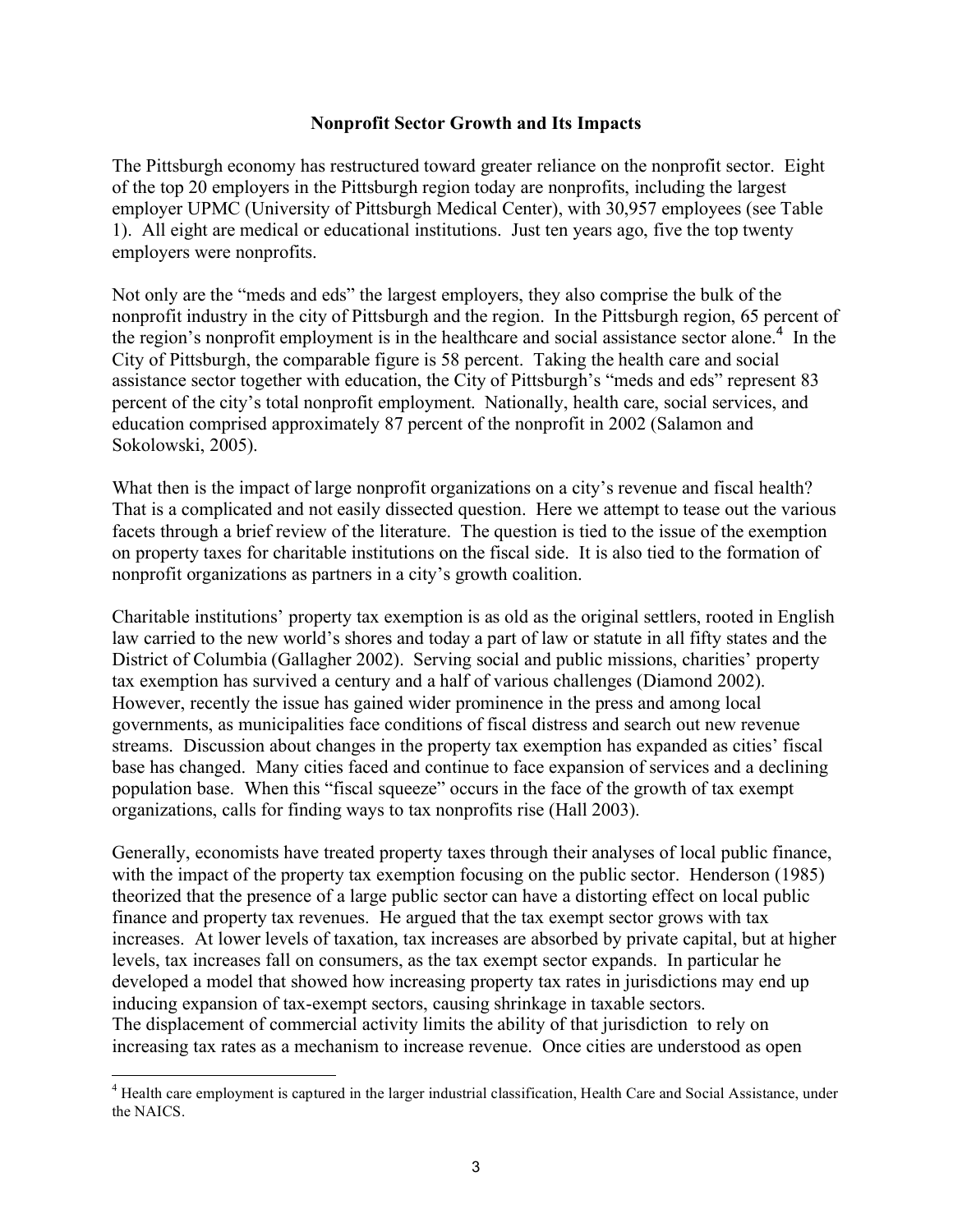economies where private investment is free to enter or exit, there exists a competition for investment, economic activity and the tax revenue it generates. Inman (1992) described the existence of these "revenue hills" and the existence of revenue maximizing tax rates. Exceeding the theoretical revenue-maximizing maximum tax rate would then result in shrinking a city's tax base and potentially depress tax revenues. Haughwout and Inman (2001) described a general equilibrium model for a city and the result of this fiscal competition Haughwout, Inman, Craig and Luce (2004) estimated the impact of these long-run tax revenue elasticities in four large U.S. cities: Houston, Minneapolis, New York City, and Philadelphia. They concluded that at least three (Houston, Philadelphia and New York) exhausted their capacity to increase revenues via tax rate increases. A large exempt sector could compound the tax elasticity for municipalities by actually displacing non-exempt activity within a jurisdiction.

A counter argument can be brought when considering vacant or derelict properties and the impacts of nonprofit land developers. In these cases, nonprofit organizations may increase property values, and thus increase property taxes in the private sector through their land development activities. Benson (1985: 27-28) categorized two types of nonprofit land developer: Type I are institutions that, in the course of serving their social function, developed new urban lands. Large Type I organizations included medical facilities and universities, with churches comprising smaller, Type I organizations. Type II organizations are nonprofit land developers, such as development agencies, community development corporations, downtown development corporations, and the like. These nonprofit developers play an important role in revitalizing vacant, derelict, and/or environmentally contaminated urban land, when private sector investment is not forthcoming and the public sector can't afford the project (Dewar and Deitrick 2004). Nonetheless, "the burden of providing city services is still required by the property and the contribution to defray those expenses is not made" (Benson 1985, 37).

Important examples exist in Pittsburgh on this point. One of the very first brownfield projects in the city was the environmental cleanup and transformation of a former J&L steel plant near Pittsburgh's downtown Golden Triangle district into a university technology and research center. The Pittsburgh Technology Center's first tenants were research facilities from the University of Pittsburgh and Carnegie Mellon University, relocated from more congested sites in the Oakland neighborhood of Pittsburgh. Public funding for the development included tax increment financing (TIF), which was used to attract private sector investment. The TIF, the city's first, proved to be successful when the bond was retired early, after 8 years (on a 20 year TIF), and the property now generates \$1 million per year in property taxes (URA 2005).

This real estate development stands out for another reason. It was the first large-scale economic development project to embrace new nonprofit organizations as partners in development in the city and thus represented a major change. "The Pittsburgh Technology Center crystallizes the city's attempt to move toward an economic base characterized by advanced technology and anchored to the city's two research universities," Sbragia wrote at the time (1990, p. 61).

Pittsburgh's civic sector had long been engaged in promoting economic growth and real estate development. Its famous public-private partnership, the Allegheny Conference on Community Development, began in the 1940s through the engagement of business elites with Democratic politicians to improve Pittsburgh's economic base, environmental quality, and physical renewal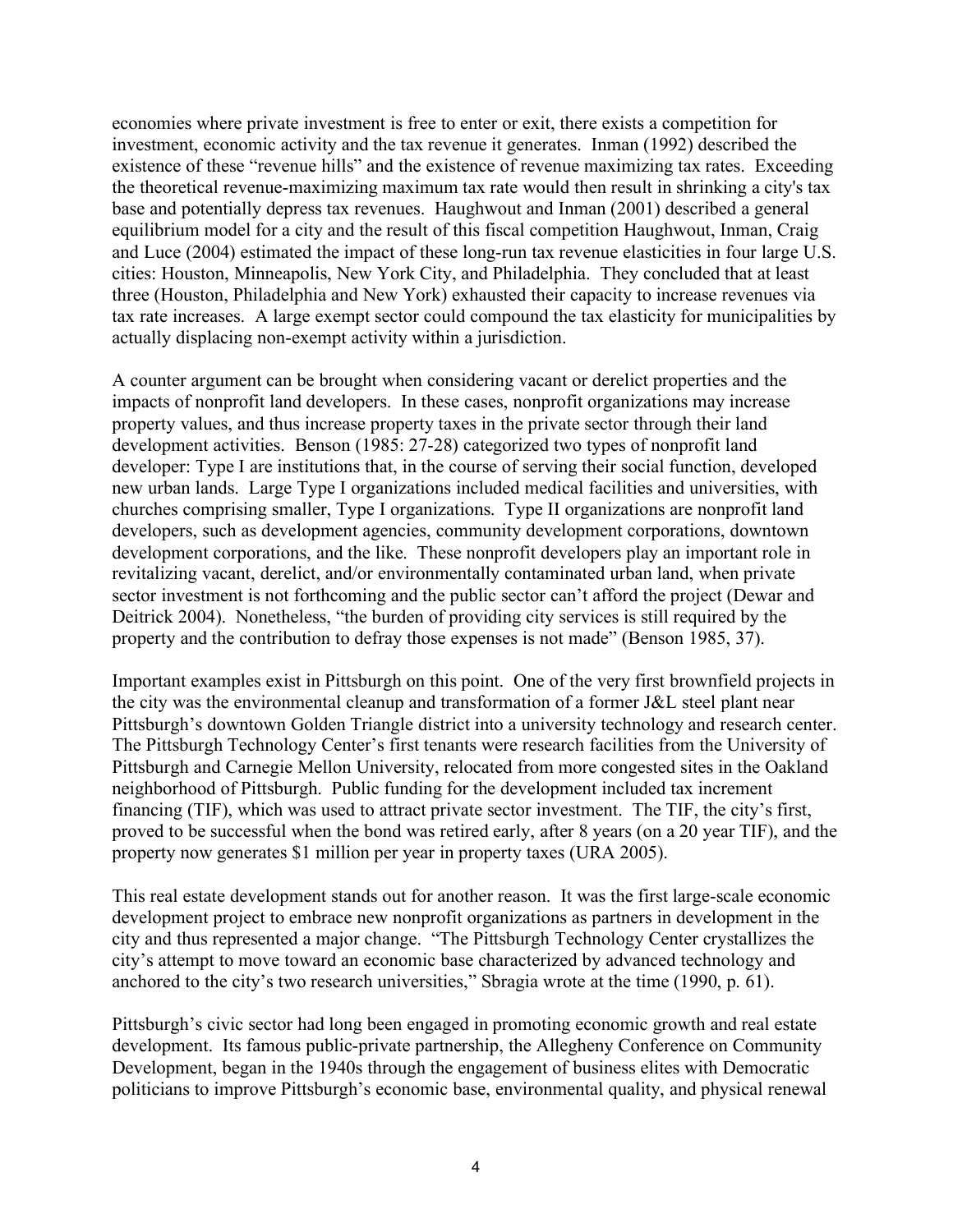(Lubove 1995). Its major redevelopment strategies were prominently named Renaissance I and  $II$ .

By the 1980s, a third partner was added to the development partnership-- the nonprofit sector. Perhaps because of Pittsburgh's tremendously rapid deindustrialization, captured by the loss of over 100,000 manufacturing jobs in less than a decade, the development strategy could no longer rely on Pittsburgh's contracting corporate sector. Dubbed at the time Pittsburgh's "Third Way" (Sbragia 1990), nonprofit organizations, especially research-based universities and health care institutions, became partners in the city's growth coalition, as their economic presence expanded.

# **Context: Economic Restructuring and the City of Pittsburgh**

Nonprofits became engaged in the city's economic development strategy when the corporate sector faced massive restructuring and job loss with global competition and health and education were emerging as the region's growth sectors. For the city of Pittsburgh, this restructuring produced unexpected stable employment levels, but city population continued its decline.

The City of Pittsburgh has lost population continuously since the 1940s (see Table 2). Since the 1950s, population in the city of Pittsburgh declined by 10 percent in all decades. In the five years since the 2000 Census, the city is estimated to have lost another 5 percent of its population. Consequently, though the County also lost population over the same period and only small pockets of the region are growing today (Deitrick and Briem 2005), the City's share of the county and region's population has declined precipitously over these years. Today, the City of Pittsburgh contains just one quarter of the county's population and 13.4 percent of the region's population.

Despite its staggering population losses, the City of Pittsburgh has retained its share of regional employment. The City's "working population" has remained surprisingly consistent over the past decades. In 1964, 309,000 people worked in the City of Pittsburgh. By 2002, the figure was relatively unchanged at 313,400 workers (Ochs 2005). This stability in its employment levels coupled with its decades-long employment loss meant that by 2000, the City's combined "daytime population" of residents plus net commuters of nearly 500,000 was 41 percent higher than its resident population. With a limited ability to tap commuters for tax revenues and a fairly constant working population, the city could not reduce expenses commensurate with its population decline (Ochs, 2005).

Beyond the city limits, in the region and its core county, more people are working today than during the steel years. Economic restructuring has meant that the composition of the labor force has changed dramatically, from increases in women into the working ranks to the growth of nonmanufacturing sectors. And certainly when examining the growing service sector, large, nonprofits institutions, especially the meds and eds, stand out.

In 2004, the nonprofit sector in the city of Pittsburgh averaged 74,243 jobs, representing nearly 25 percent of the city's total employment (see Table 3). The commercial sector represented twothirds of the jobs in the City of Pittsburgh, with the remainder in government. Between 2002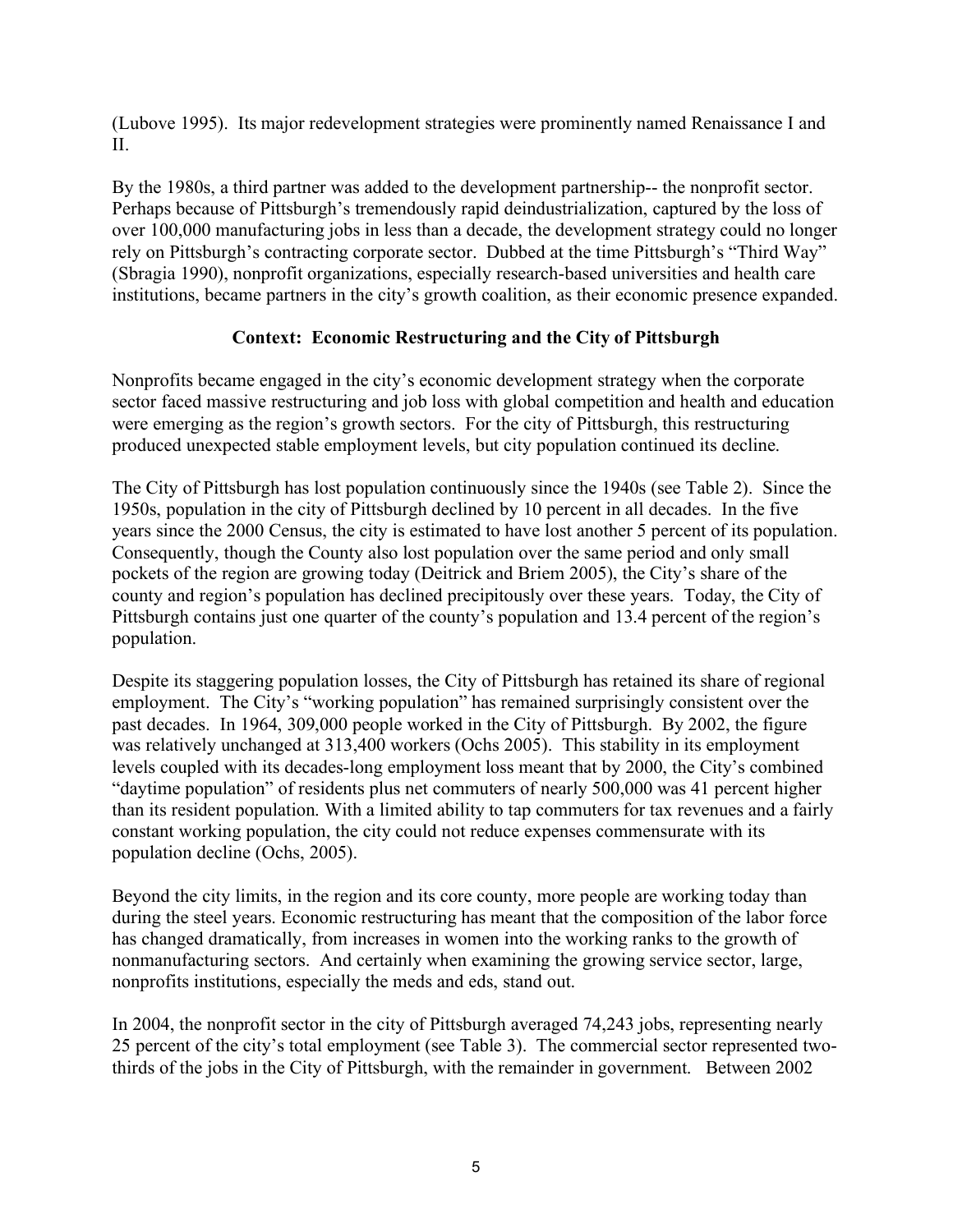and 2004, the number of nonprofit jobs in the city of Pittsburgh increased slightly, while government and commercial sector employment dipped.

The share of employment in the nonprofit sector was much higher in the city of Pittsburgh than in either Allegheny County or the Pittsburgh region. Nonprofit employment represented 16 percent of Allegheny County's total jobs and 14 percent of the Pittsburgh region's jobs in 2004 (see Table 4), both figures much lower than the 24.3 percent share for the city of Pittsburgh. The difference, however, is even larger when viewed as a share of total nonprofit jobs. While the City of Pittsburgh contained approximately 29% of the region's total jobs in 2004, and about one-quarter of both the region's commercial (for-profit) and government positions, half of the region's nonprofit jobs were located in the city limits. Thus, though the nonprofit sector is important for the regional economy, the nonprofit sector plays a more prominent role in economy of the City of Pittsburgh compared to the rest of the region. Fully half of the region's nonprofit sector employment is physically located in the central city of Pittsburgh. If the City of Pittsburgh is excluded from the region, the region's nonprofit employment falls to 10.3 percent of the regional total.

Thus, the city of Pittsburgh, despite its population losses, has maintained a steady number of jobs over 40 years. The composition of those jobs, however, has changed markedly as nonprofit organizations have grown in size and relative importance. The city has become specialized vis a vis the region in these nonprofit activities. It now contains 50 percent of the region's nonprofit sector employment, with the remainder nearly evenly divided between the rest of Allegheny County and the other six counties in the region.

Just two industries in both the City and region account for the vast majority of nonprofit jobs in Pittsburgh. First, the health care and social assistance sector is the largest in terms of nonprofit employment in the city of Pittsburgh, its suburbs and the region as a whole. This sector represented nearly 60 percent of nonprofit jobs in the City of Pittsburgh and over 70 percent of nonprofit jobs in the suburbs in 2004 (see Table 5). Second in terms of employment was educational services, which were nearly a quarter of nonprofit employment in the city, but a lower share – 10 percent – in the suburbs. However, together, educational services coupled with health care and social assistance made up 83.2 percent of total nonprofit jobs in the city and 81.5 percent in the suburbs.

Reflecting this concentration of the region's largest nonprofits in the healthcare and educational arenas, nonprofit workers in the City of Pittsburgh are more likely to work in very large organizations (greater than 1,000 employers) than commercial sector workers (see Table 6). Very large nonprofit organizations employed 58.2 percent of all nonprofit workers in the city of Pittsburgh in 2004. For the private sector, just under 10 percent of private sector workers were employed in very large companies. Small firms with employment under 100 workers employed 50 percent of commercial sector workers, but just 18 percent of nonprofit workers. Thus the majority of nonprofit workers in Pittsburgh are employed by large institutions, mainly meds and  $eds.<sup>5</sup>$ 

 $<sup>5</sup>$  Not surprisingly, in the city of Pittsburgh, which houses many of the region's federal and state offices,</sup> along with Allegheny County and City of Pittsburgh government offices, 55 percent of government workers were employed in very large organizations.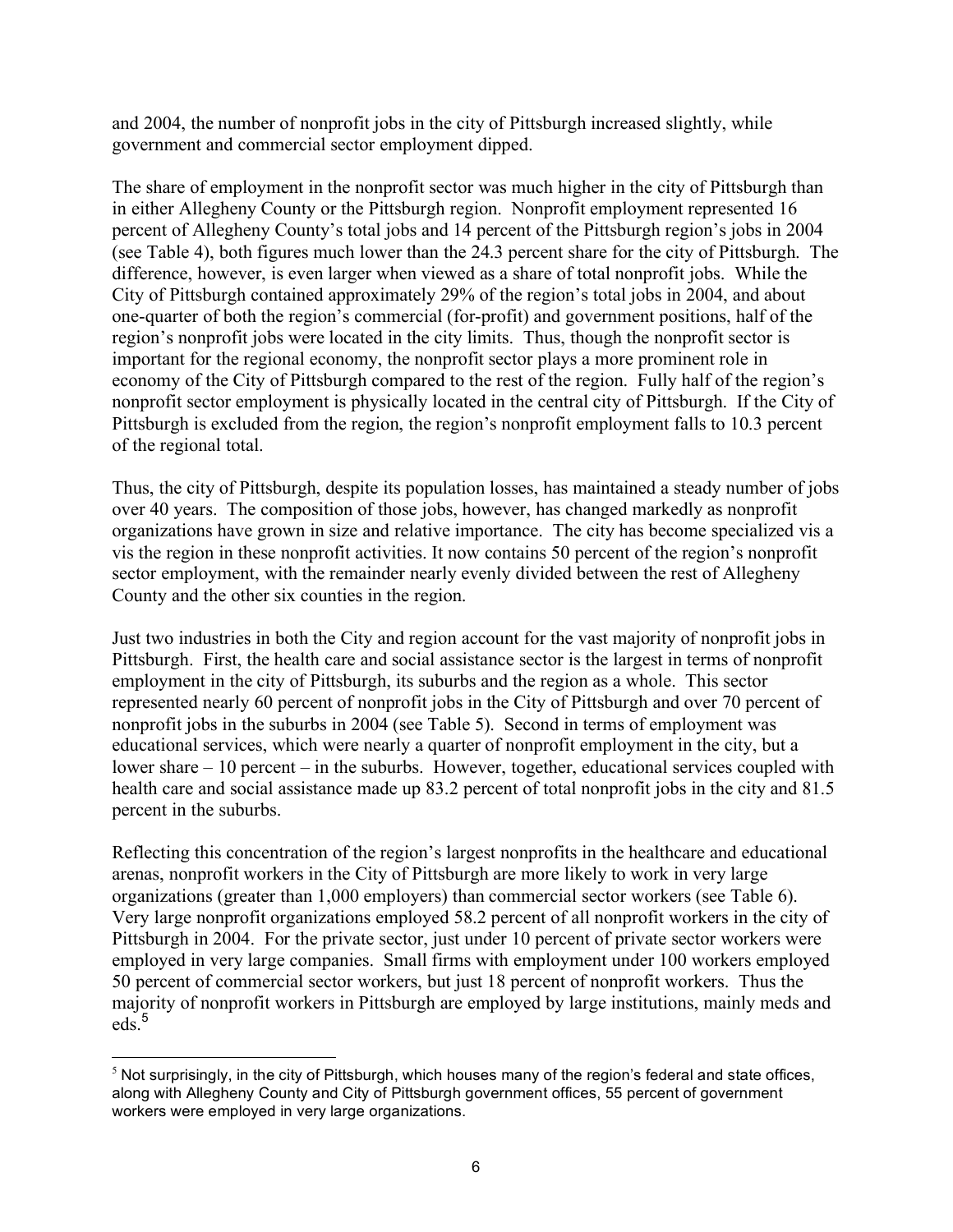# **Pittsburgh's Fiscal Crisis**

Pittsburgh's economic growth is being generated mainly by large, nonprofit organizations which subsequently contribute to the fiscal crisis of the city, in part, by their expansion and tax-exempt status. But other changes, also, have created the crisis. What is the implication of these changes for city finances?

Urban fiscal crisis is exacerbated for the City of Pittsburgh because of its small size relative to Allegheny County and the greater Pittsburgh region. Its physical growth is limited. Expansion by the City of Pittsburgh came to a halt a century ago, long before most major cities would stop expanding, just after it annexed its neighbor Allegheny City in 1907. The referendum that enabled the annexation was actually a split decision. The majority of City of Pittsburgh residents favored annexation while the majority of Allegheny City opposed the referendum. Political backlash from this outcome would lead to organized political efforts that changed the Pennsylvania Constitution limiting annexation (ACIR, 1992). Absent some minor annexations at the beginning of the depression, the City of Pittsburgh's boundaries have not been significantly altered in a century.

By the late 1970s, it became impossible to ignore the escalating strains on City of Pittsburgh finances. These strains would compound themselves through the 1980s, the period of rapid industrial restructuring. The Pennsylvania Economy League documented these strains in its 1984 report *Pittsburgh: A Regional City with a Local Tax Base*. The report predicted dire budgetary problems for the city going into the future. Clearly identified by the report were core problems including structural limitations on city revenue,<sup>6</sup> the high incidence of tax-exempt property within the city, and the escalating costs of local public service provision. It also identified the unsustainability of the city's role as the core funder for a range of regional cultural institutions. Declining population meant a declining tax base yielding city revenues which were no longer adequate to continue operating institutions such as the zoo, aviary, and conservatory, within the city budget.

The strains on the city's finances reached a crisis by the early 1990s. The city's dire conditions were addressed in a number of ways, but none addressed the underlying structural conditions of the unsustainability of the city's fiscal problems. To continue cultural institutions and share their costs, Allegheny County created the Regional Asset District (RAD) in 1994. The RAD imposed an additional 1 percent county sales tax to be used as a revenue source to fund a range of local tax reforms and a number of local organizations and cultural amenities that were once supported primarily by the City of Pittsburgh. The city decided in 1994 to sell off a major asset -- its water department – to stave off an immediate cash crisis, but did not resolve its continuing operating deficits problem. Once the revenue from the sale of the wager department was exhausted a few years later, the city would seek out other one-off revenue sources to fill ongoing budget deficits. Assets that would later be liquidated for cash included the sale of all city tax liens in 1996. These sales deferred for a time what was becoming a perpetual cash crisis for the city, but did not solve the city's structural deficit problems.

 $6$  These include limits on annexation and forms of taxation, under the Commonwealth of Pennsylvania.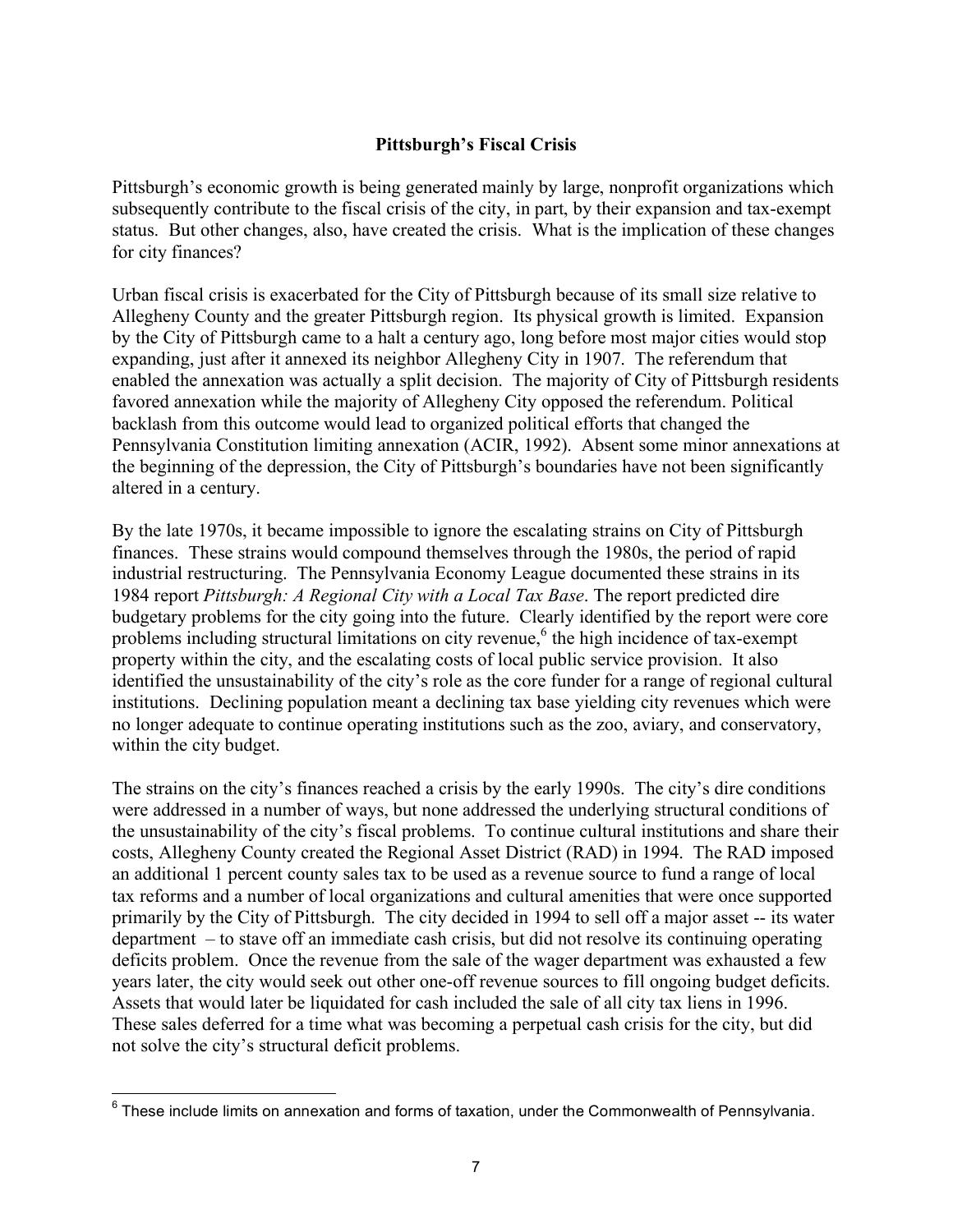The concentration of tax-exempt properties in the urban core has had a measurable impact on the tax base and overall fiscal capacity of the City of Pittsburgh. Tax exempt properties represent 34 percent of total property in the City of Pittsburgh, including both public and nonprofit sectors, while just 14% of the region was made up of tax-exempt property in 2004 (see Figure 1). Pittsburgh contains a greater concentration of government and non-profit enterprises than are found in cities such as,Philadelphia. The comparable figure for the city (and county) of Philadelphia was 26.6 percent.

The two major areas for the location of tax exempt properties are the central business district (CBD, also called the Golden Triangle) and the Oakland neighborhood, which has the largest concentration of hospitals and universities. Figures 2 and 3 compare tax exempt property in these two areas, by status. In Oakland, most tax exempt property is owned by nonprofit sector organizations, while the tax exempt sector in the CBD is split between government and nonprofit land.

As pointed out by Ochs (2005), the percentage of real estate taxes paid by the ten largest owners of commercial real estate in Pittsburgh has not grown over twenty years, despite population and household decline. This is because a major shift in employment has occurred over that period from employment in private, for profit commercial and industrial firms to not-for-profit entities, such as hospitals and universities. There exists a continuing displacement of commercial forprofit economic activity that compounds the effect of large, non-profit institutions on city finances. This section examines the growth in the tax exempt sector and Pittsburgh's fiscal crisis.

This crisis resounded in 2004, when the City of Pittsburgh became an Act 47 distressed community according to Pennsylvania's Municipalities Financial Recovery Act. This law effectively placed the City in a quasi bankruptcy with state oversight of fiscal policy.

In 2004, real estate tax revenues totaled \$120 million (see Figure 4). Constant dollar real estate taxes decreased every year from 1990 to 2001. There were fluctuations over this period, due mostly to the sale of tax liens on city property to commercial companies at a fixed proportion of face value. Much of the revenue collected via these tax lien sales were one-off sources of revenue. The real dollar increase in property tax revenue in 2001 resulted from a one-time, county-wide property reassessment. Since 2001, property tax revenues continued to decline in constant dollars.

The city's structural deficit increased over the 1990s, when the city increased its spending by amounts greater than any revenue gains. Expenses increased by 2.3 percent per year on average, or \$7 million per year, compared to only a 1. 6 percent per year increase in new revenues, or \$4 million (Miller 2004). The structural deficit – the difference between revenues and expenses - increased each and every year.

Projections of Pittsburgh's revenue are equally dire It is important to note that flat property tax revenues do not imply that new construction is not taken into account. New construction will, in itself, increase the City's property base. However, the net change in property revenues will also be affected by routine demolitions and ongoing property appeals. For example, building permits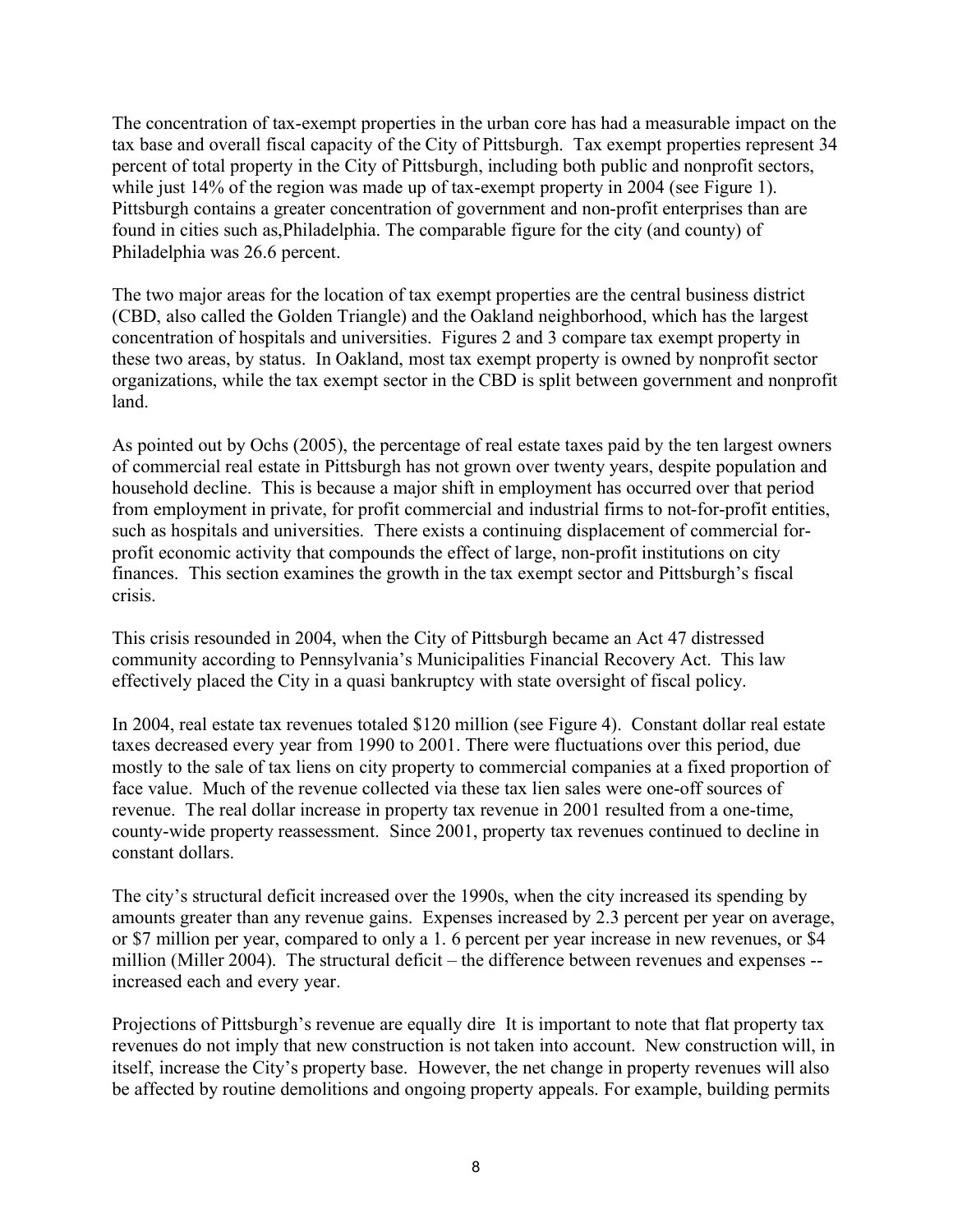were issued for the construction of 1,983 private residential housing units between 1990 and 2000. Neither new construction nor real estate price appreciation in the Pittsburgh real estate market of approximately 50 percent over the decade provided any noticeable increase in total real estate tax revenues.<sup>7</sup> In the near term it is unlikely there will be a significant change in the rate of new construction activity in the City. In fact there are some indications that the level of new construction activity is trending lower. For 2005, the total estimated construction cost of private residential building permits is at the annual lowest level in a decade. Building permit data such as this is often considered a leading indicator of future construction and overall economic activity.

The only significant increase in City of Pittsburgh property tax revenues resulted from the first mass reassessment of all county property completed in 2000-2001. This resulted in a new assessment base being set for city property and facilitated a one-time windfall increase in property tax revenues. There are no plans to repeat the mass reassessment and the county has implemented a base year property assessment methodology that will prevent any further windfalls without increased millage rates. City property tax revenues in years subsequent to the mass reassessment have already shown a decreasing trend. Given low rates of private construction within the city, and absent further increase in already uncompetitive property tax rates, property tax revenues are not expected to produce net new revenue for the city into the future.

One area that is often used to gain revenues from the charitable sector is with PILOTS – payments in lieu of taxes. In 1985, the Pennsylvania Supreme Court ruled on a decision that allowed cities in Pennsylvania to solicit PILOTS from nonprofit organizations (Glancey, 2002; Leland, 2002). Pittsburgh began collecting PILOTS in the early 1990s, but has not solidified what those payments are annually. Its ability to collect was also limited by subsequent state action that limited municipalities' ability to challenge tax exemptions, what cities used to compel voluntary payments from nonprofits, and today it no longer can mandate PILOTS (Lord 2007).

# **Conclusion**

Pittsburgh's large landowners present a paradox for the City. These large landowners are the City – and region's – largest employers. They emerged out of the region's economic restructuring after the collapse of the steel industry as not only important economic and social forces, but as new partners joining the growth alliance in the region's economic and land development agenda (Lubove, 1995; Ferman 1996). They've partnered in regional brownfields reclamations, bringing older industrial properties back into reuse. They have also expanded their facilities in the city. Nonetheless, their tax exempt status limits the City's revenue through traditional property tax collections. This has occurred as the City has limited means to raise its tax revenues – limits imposed by the state, population decline, and continued service provision to nonresident workers. How the City can manage this paradox has yet to become evident, as its deficit problems continue.

<sup>————————————————————&</sup>lt;br><sup>7</sup> The 50% cumulative appreciation is derived from the Office of Federal Housing Enterprise Oversight (OFHEO) Housing Price Index.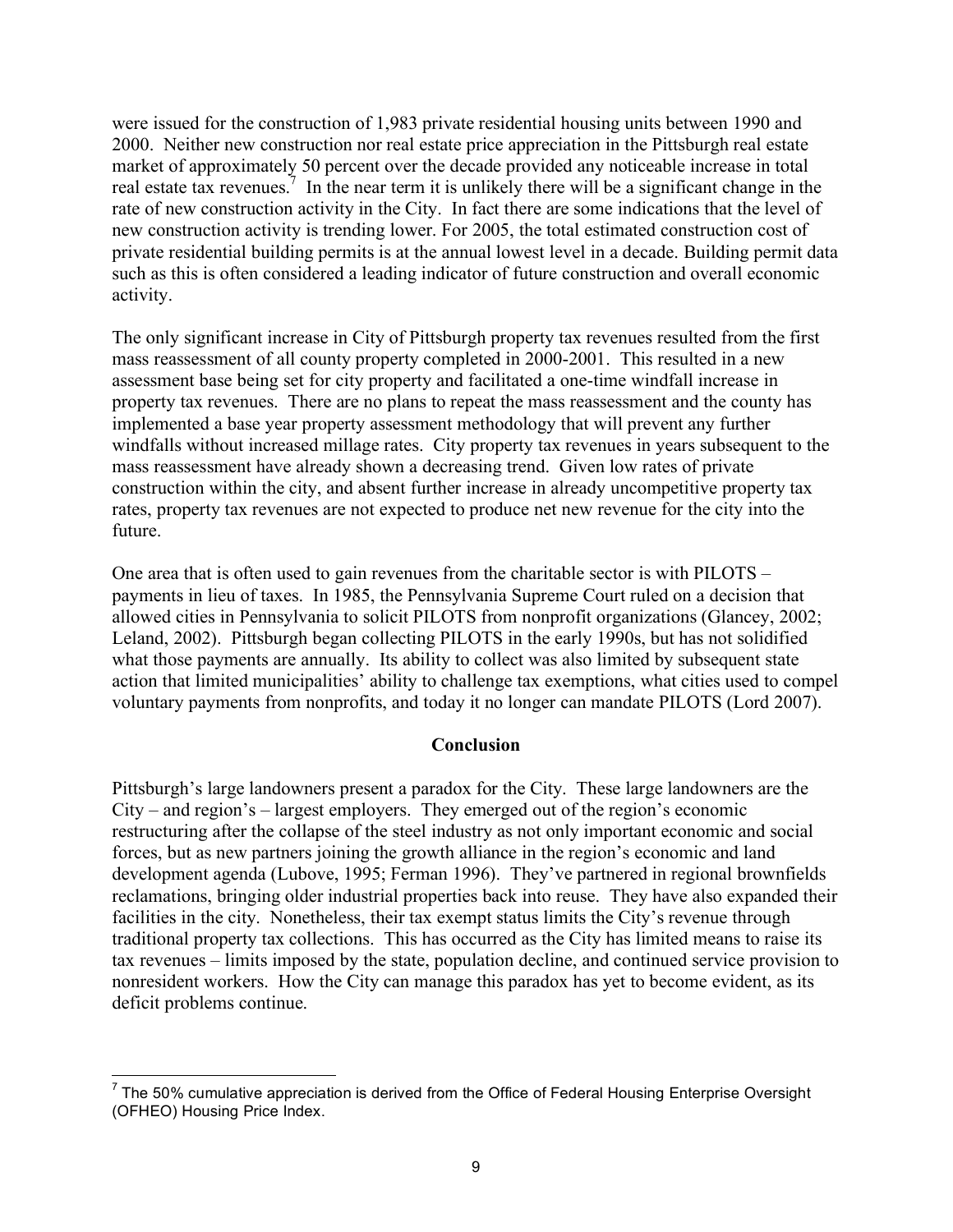Adams (2003, p. 585), following her analysis of Philadelphia that showed a lack of public officials' support for their "meds and eds," described Pittsburgh as a city that had "recognized the contribution of meds and eds … in economic regeneration." She also cites Sbragia (1990) who found "the city's future development was clearly intertwined with the agendas of the universities and science center – all nonprofits." Despite their optimism, both authors expressed concerns in their conclusions addressing the questions of cooperation between nonprofits and government continuing in the future and the likely cooperation between the competitive nonprofit health care and educational institutions.

Neither author addressed the issue of taxation. This is the area where "the spirit of cooperation" has probably been most strongly tested in the past decade. A change in taxation possibilities on nonprofits, especially regarding PILOTS, following the long standing HUP case and the 1997 Institutions of Purely Public Charity Act, meant nonprofits did not have to continue previous payments. This remains a contested area between municipal government and nonprofit organizations.

More than twenty years after Pittsburgh's public-private economic development partnership embraced large nonprofit institutions, cities and regions around the world now recognize the important role these large nonprofit institutions play in regional economies (Lester 2006). Are their impacts, however, even broader economically or fiscally? Under the interrelated combination of a declining city and expanding nonprofit sector, city economies that do not change their revenue structures strain financially, as evidenced by the Pittsburgh case.

Examining projections for real estate revenue for the City of Pittsburgh shows little change. The examination of non-profit employment and distribution within the Pittsburgh region suggest that there is a sorting of economic activity differentially affecting for-profit and non-profit enterprises. Uncompetitive city tax rates are not a disincentive for non-profit institutions and their expansion within city limits has continued unabated. To the degree that other economic activity is being displaced within the city, the city can not rely on taxation of for profit enterprises in the future. While we could not empirically test the Henderson thesis, owing to lack of comparable data availability, it seems from the data and figures presented that an intraregional sorting of for-profit, commercial enterprises and nonprofit institutions is occurring.

Any conclusions here must focus on alternative sources of funds for city revenue. One possibility, though unlikely, is an expansion of shared regional assets and expansion of the RAD, discussed above. Adams (2003, 585) called for a restructuring of municipal tax structures to take advantage of the productivity gains of nonprofit organizations through an earned income tax. In the city of Pittsburgh, the nonprofit sector had a cumulative payroll of over \$3 billion in 2004.

Perhaps no city so literally exemplifies the quote: "the bell towers of academia have replaced smokestacks as the drivers of the American urban economy" (CEOs for Cities, cited in Lester 2006). Pittsburgh took the lead in bringing the research-based nonprofit organizations into its growth alliance in the 1980s, because of the rapid pace its economic restructuring undertook at that time. The importance of the nonprofit organizations on the Pittsburgh economy and their leadership role in economic development will continue to expand. Now, however, as the fiscal crisis of the city of Pittsburgh persists, the growth partnership, including the nonprofits, needs to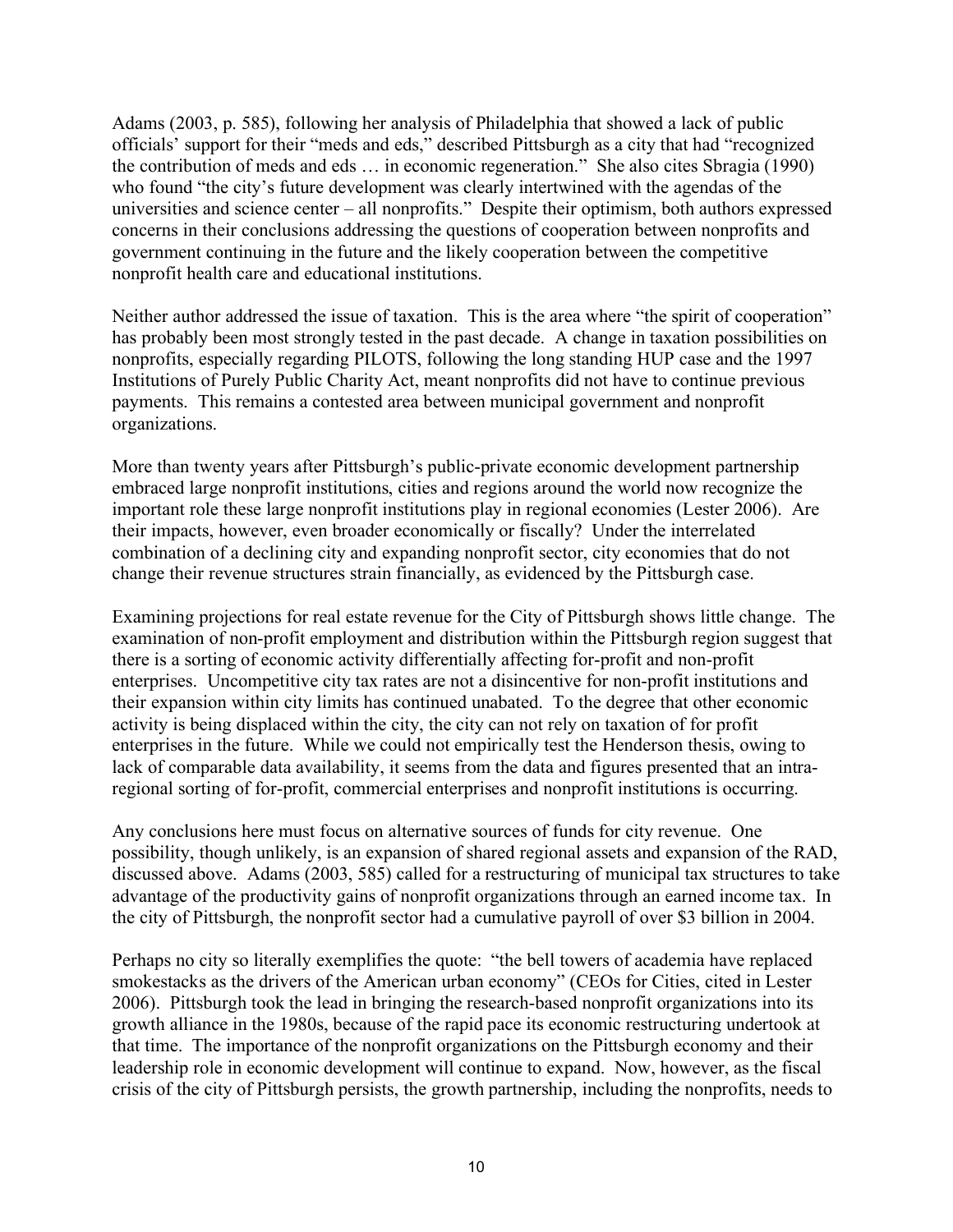enact better long term solutions to Pittsburgh's financially stability. Pittsburgh may be a counterintuitive case of municipal fiscal distress inducing economic success by attracting and retaining this large and growing nonprofit employment.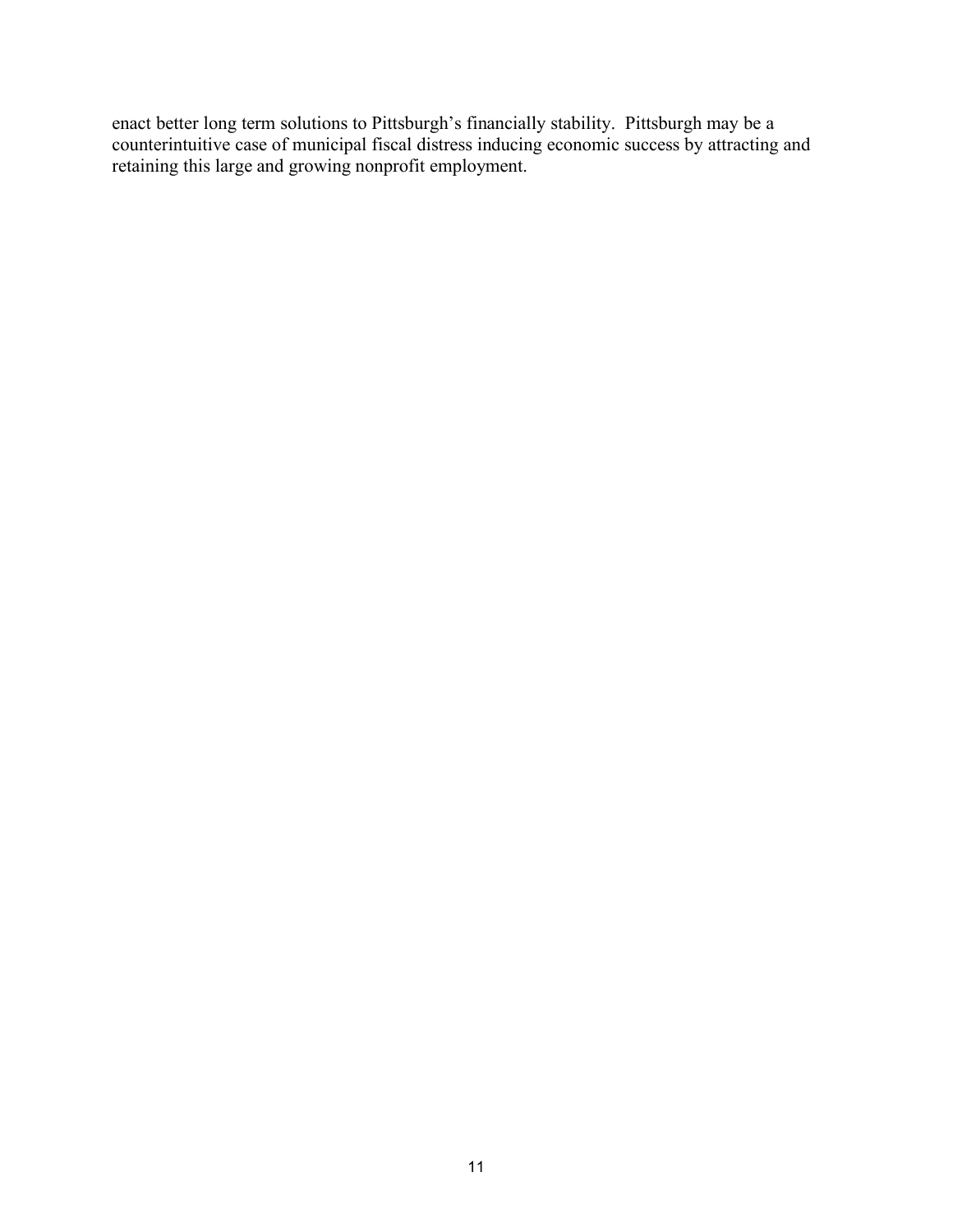#### **References**

Adams, Carolyn (2003). "The Meds and Eds in Urban Economic Development" *Journal of Urban Affairs*, 25/5: 571-588.

Advisory Commission on Intergovernmental Relations (ACIR). (1992) *Metropolitan Organization: The Allegheny County Case*. February

Anderson, Dave, et al. (2003). *The Status of Nonprofit Property Tax Exemption in the State of North Carolina*. Final Report to the North Carolina Center for Nonprofits. Terry Sanford Institute of Public Policy, Duke University, Durham, N.C., May.

Benson, Virginia O. (1985). "The Rise of the Independent Sector in Urban Land Development," *Growth and Change* 16,3 (July): 25-39.

Briem, Christopher. (2005). Daytime Population in the City of Pittsburgh, *Pittsburgh Economic Quarterly*, University Center for Social and Urban Research, University of Pittsburgh, December, p. 1+.

Cordes, Joseph J. Gantz, Marie, Pollak, Thomas. (2002). "What is the Property-Tax Exemption Worth?" Chapter 4, pp. 81-112 in *Property Tax Exemption for Charities*, Evelyn Brody (ed). Washington, D.C.: Urban Institute Press.

Diamond, Stephen. (2002). Efficiency and Benevolence: Philanthropic Tax Exemptions in 19<sup>th</sup> Century America," Chapter 5, 115-144 in *Property Tax Exemption for Charities*, Evelyn Brody (ed). Washington, D.C.: Urban Institute Press.

Furman, Barbara. (1996). *Challenging the Growth Machine: Neighborhood Politics in Chicago and Pittsburgh*. Lawrence, KS: University Press of Kansas.

Glancey, David B. (2002). PILOTS: Philadelphia and Pennsylvania. Chapter 9, pp. 211-232 in *Property Tax Exemption for Charities*, Evelyn Brody (ed). Washington, D.C.: Urban Institute Press.

Henderson, J. Vernon. (1985). "Property Tax Incidence with a Public Sector," *The Journal of Political Economy* 93,4 (August): 648-665.

Harkavy, Ira and Harmon Zuckerman. 1999. *Eds and Meds: Cities' Hidden Assets*. Center on Urban and Metropolitan Policy, The Brookings Institutions, Washington, D.C.

Haughwout, Andrew and Inman, Robert. (2001). Fiscal Policy in an Open City with Firms and Households, *Regional Science and Urban Economics*, 31: 147-180.

Haughwout, Andrew, Inman, Robert, Craig, Steven, Luce, Thomas (2004). Local Revenue Hills: Evidence from Four U.S. Cities, *Journal of Economics and Statistics*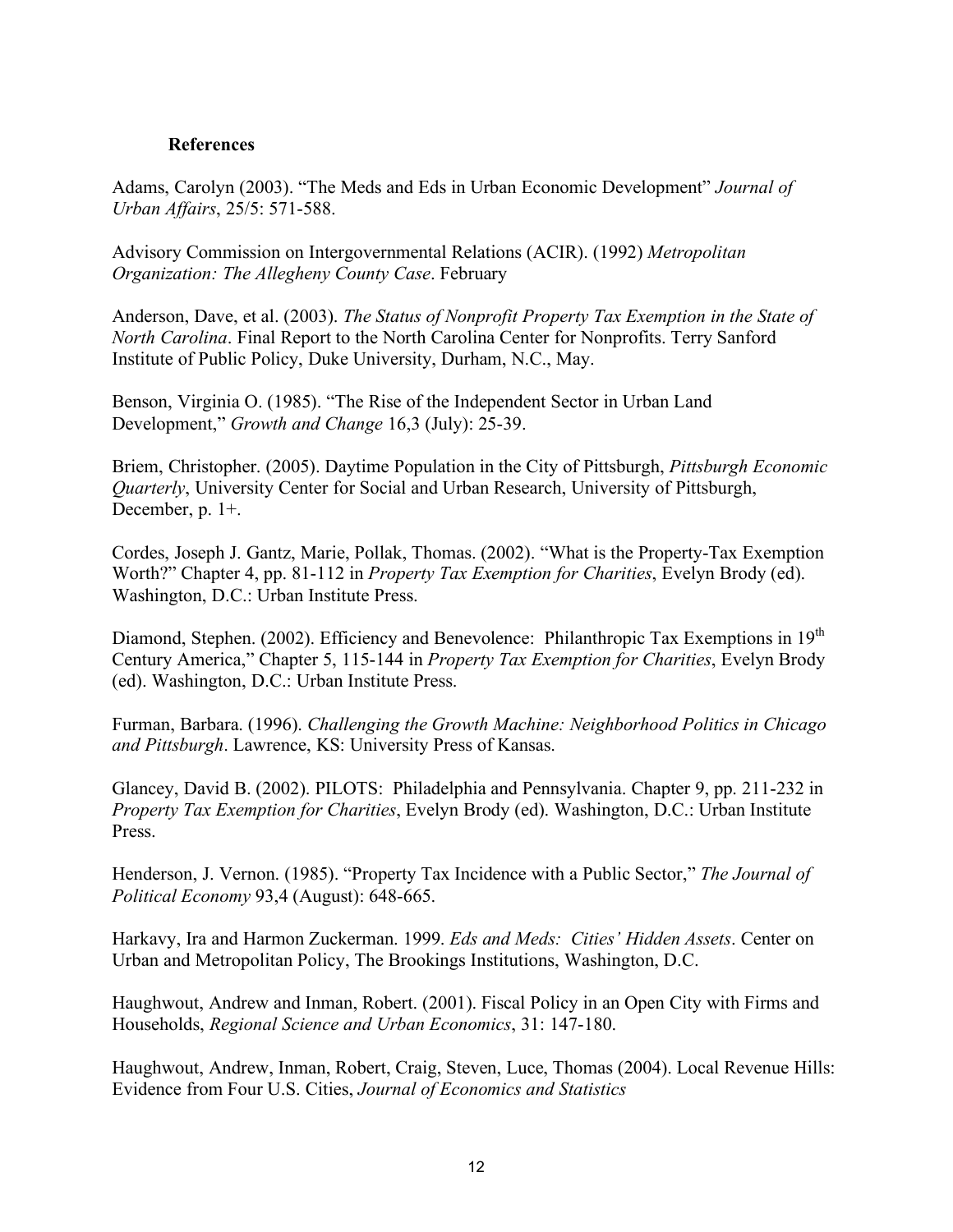86/2: 570-585.

Inman, Robert P. (1992). Can Philadelphia Escape Its Fiscal Crisis with Another Tax Increase? *Business Review of the Federal Reserve Bank of Philadelphia*, September-October: 5-20.

Inman, Robert P. (1995). How to Have a Fiscal Crisis: Lessons from Philadelphia *The American Economic Review,* 85/2: 378-383.

Legislative Office of Research Liaison (LORL). (2003) Inquiry #0843-03. Harrisburg, PA.

Leland, Pamela. (2002). "PILOTS: The Large City Experience," Chapter 8, pp. 193-210 in *Property Tax Exemption for Charities*, Evelyn Brody (ed). Washington, D.C.: Urban Institute Press.

Lester, Richard. (2006). http://www.chicagofed.org/news\_and\_conferences/conferences\_and\_events/files/2006\_higher\_e ducation lester.pdf

Lopata, Roy H. (1982). "Small Cities Planning from a Historic Perspective: A Case Study of the Municipal Response to Tax-Exempt Landholdings," *The Public Historian* 4,1 (Winter): 53-64.

Lord, Rich. (2007). "Pittsburgh's pleading for nonprofit money called 'unique,'" *Pittsburgh Post-Gazette*, February 26.

Lubove, Roy. (1969). *Twentieth Century Pittsburgh*. New York: John Wiley.

Miller, David. (2004). If Act 47 Can Trump Act 111, Maybe Pittsburgh Can Return to Fiscal Health, *Pittsburgh Economic Quarterly*, University Center for Social and Urban Research, University of Pittsburgh, March, p. 1+.

Netzer, Dick. (1984). "On Modernizing Local Public Finances: Why Aren't Property Taxes in Urban Areas Being Reformed into Land Value Taxes?" *American Journal of Economics and Sociology* 43,4 (October): 497-501.

Northam, Ray M. (1971). "Vacant Land in the American City," *Land Economics* 47,4(November): 345-355. Pennsylvania Economy League (1984) Pittsburgh: A Regional City with a Local Tax Base.(October).

Ochs, Jack. (2005). The Roots of Pittsburgh's Fiscal Crisis. *Pittsburgh Economic Quarterly*, University Center for Social and Urban Research, University of Pittsburgh, December, p. 1+.

Pincerl, Stephanie. (2003). "Nonprofits and Park Provision in Los Angeles: An Exploration of the Rise of Governance Approaches to the Provision of Local Services," *Social Science Quarterly* 84,4 (December): 979-1001.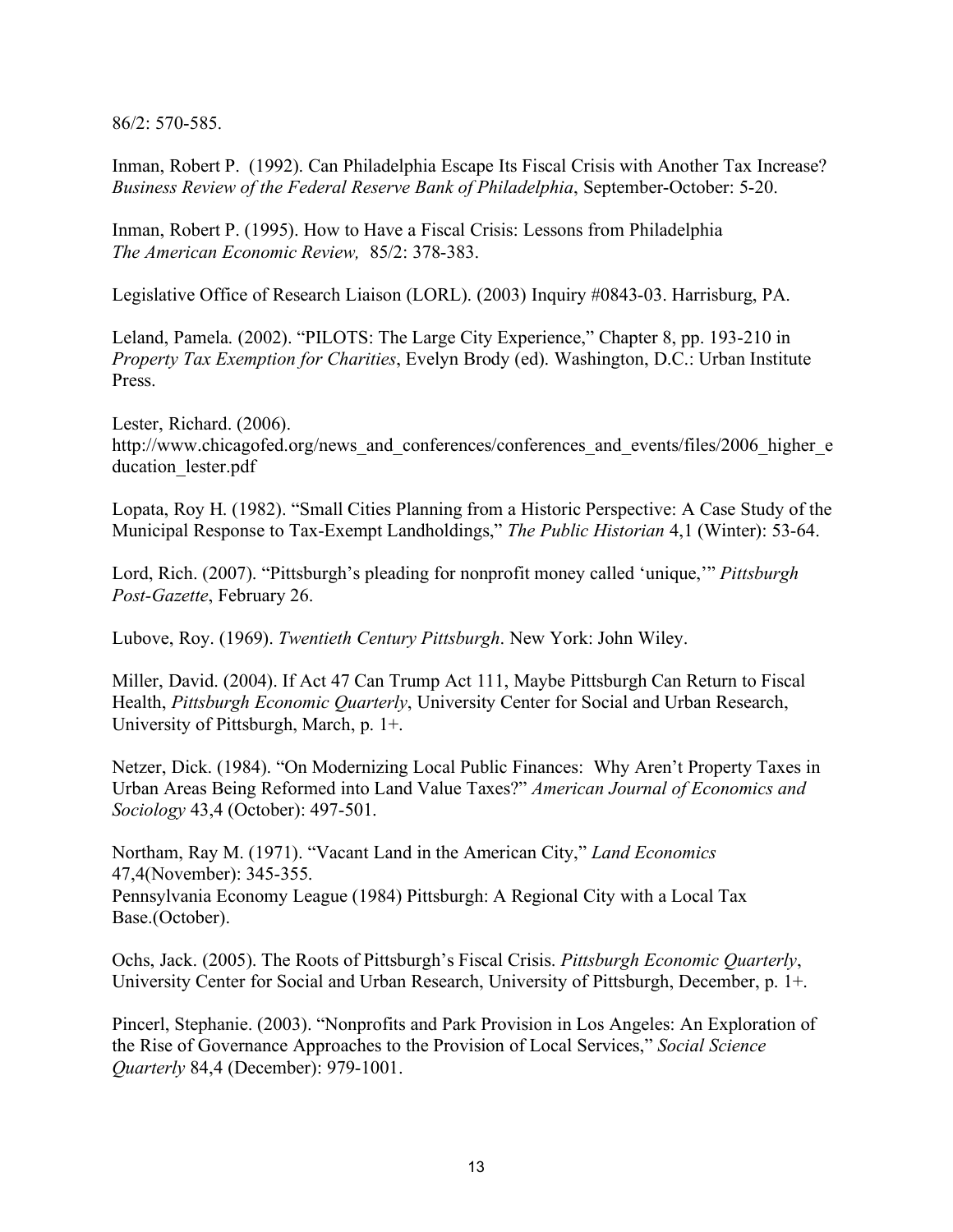Pittsburgh Business Times. (2007). *2006 Book of Lists.* Pittsburgh: Pittsburgh Business Times.

Salamon Lester M. and Sokolowski, S. Wojciech. (2006). *Employment in America's Charities: A Profile*. Nonprofit Employment Bulletin Number 26, Johns Hopkins Center for Civil Society Studies. Johns Hopkins University, December.

Salamon, Lester M. and Sokolowski, S. Wojciech. (2005). Nonprofit organizations: New insights from the QCEW data. *Monthly Labor Review*. September: 19-26.

Salamon, Lester M. and Geller, Stephanie Lessans. (2005). *Pennsylvania Nonprofit Employment*. Nonprofit Employment Bulletin Number 18, Johns Hopkins Center for Civil Society Studies. Johns Hopkins University, January.

Sbragia, Alberta. (1990). "Pittsburgh's 'Third Way': The Nonprofit Sector as a Key to Urban Regeneration," Chapter 3, pp. 51-68, in D. Judd and M. Parkinson (eds), *Leadership and Urban Regeneration: Cities in North America and Europe*. Vol. 37, Urban Affairs Annual Review. Newbury Park, Ca.: Sage.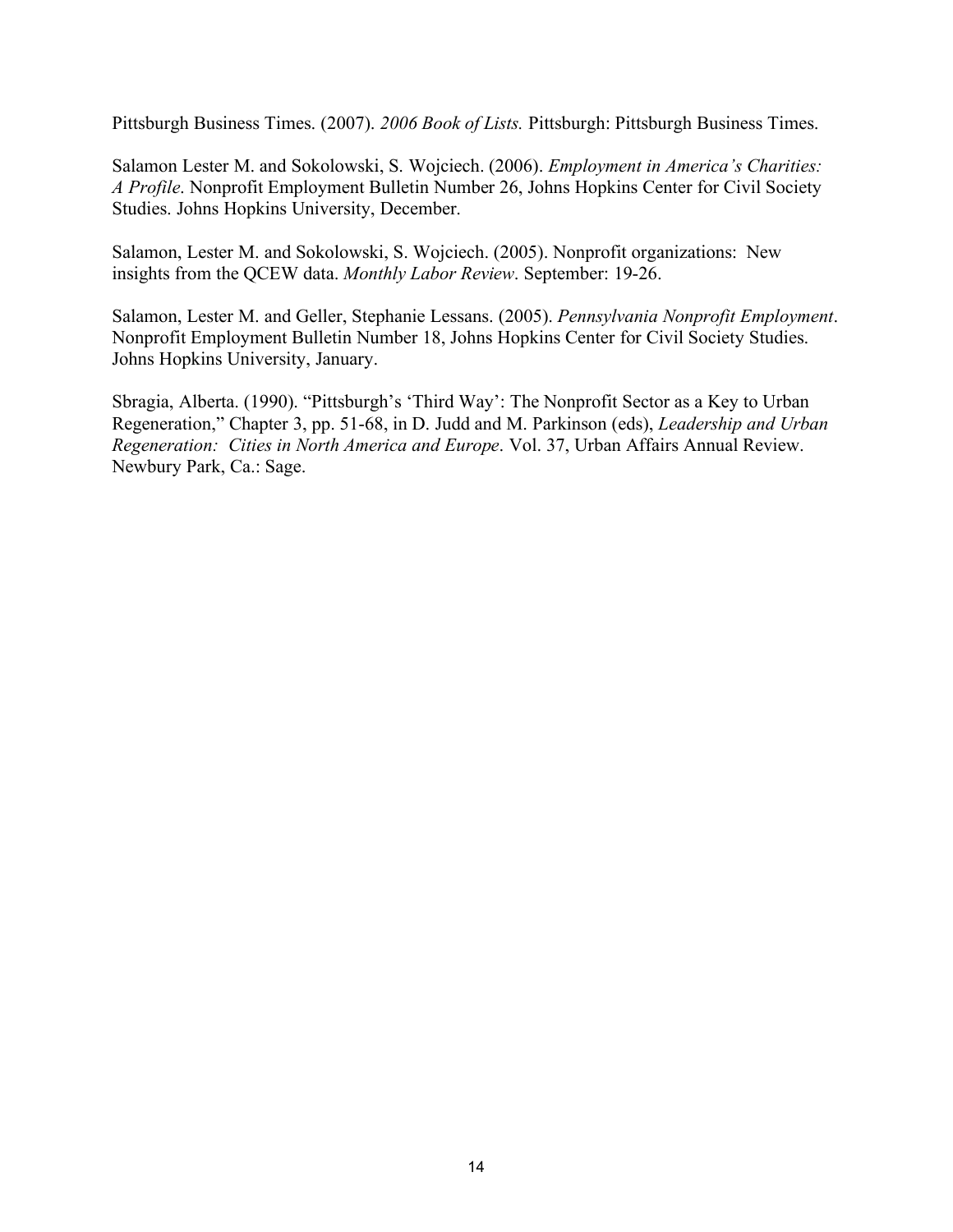| Rank                    | <b>Name</b>                                 | <b>Employees</b> |
|-------------------------|---------------------------------------------|------------------|
| 1                       | University of Pittsburgh Medical            | 30,957           |
|                         | Center                                      |                  |
| $\overline{2}$          | U.S. Government                             | 19,224           |
| $\overline{\mathbf{3}}$ | Commonwealth of Pennsylvania                | 14,023           |
| $\overline{4}$          | Giant Eagle, Inc.                           | 12,220           |
| 5                       | West Penn Allegheny Health System           | 11,462           |
| 6                       | University of Pittsburgh                    | 10,714           |
| $\overline{7}$          | Wal-Mart Stores, Inc.                       | 9,705            |
| 8                       | <b>Allegheny County</b>                     | 6,607            |
| 9                       | PNC Financial Services Group Inc.           | 6,568            |
| 10                      | Mellon Financial Corp.                      | 6,300            |
| 11                      | US Airways Group Inc.                       | 5,416            |
| 12                      | Pittsburgh Board of Education               | 5,245            |
| 13                      | Eat'n Park Hospitality Group Inc.           | 5,167            |
| 14                      | Highmark Inc.                               | 4,867            |
| 15                      | Carnegie Mellon University                  | 4,556            |
| 16                      | US Steel Corp.                              | 4,000            |
| 17                      | Excela Health                               | 3,413            |
| 18                      | Pittsburgh Mercy Health System <sup>2</sup> | 3,356            |
| 19                      | Heritage Valley Health System               | 3,333            |
| 20                      | <b>United Parcel Service</b>                | 3,210            |

**Table 1. Twenty Largest Employers, Pittsburgh Region, 2006.**

<sup>1</sup> Merged with Bank of New York, headquarters moved to New York.<sup>2</sup> Bought by UPMC.

Source: Pittsburgh Business Times, 2007, p. 172.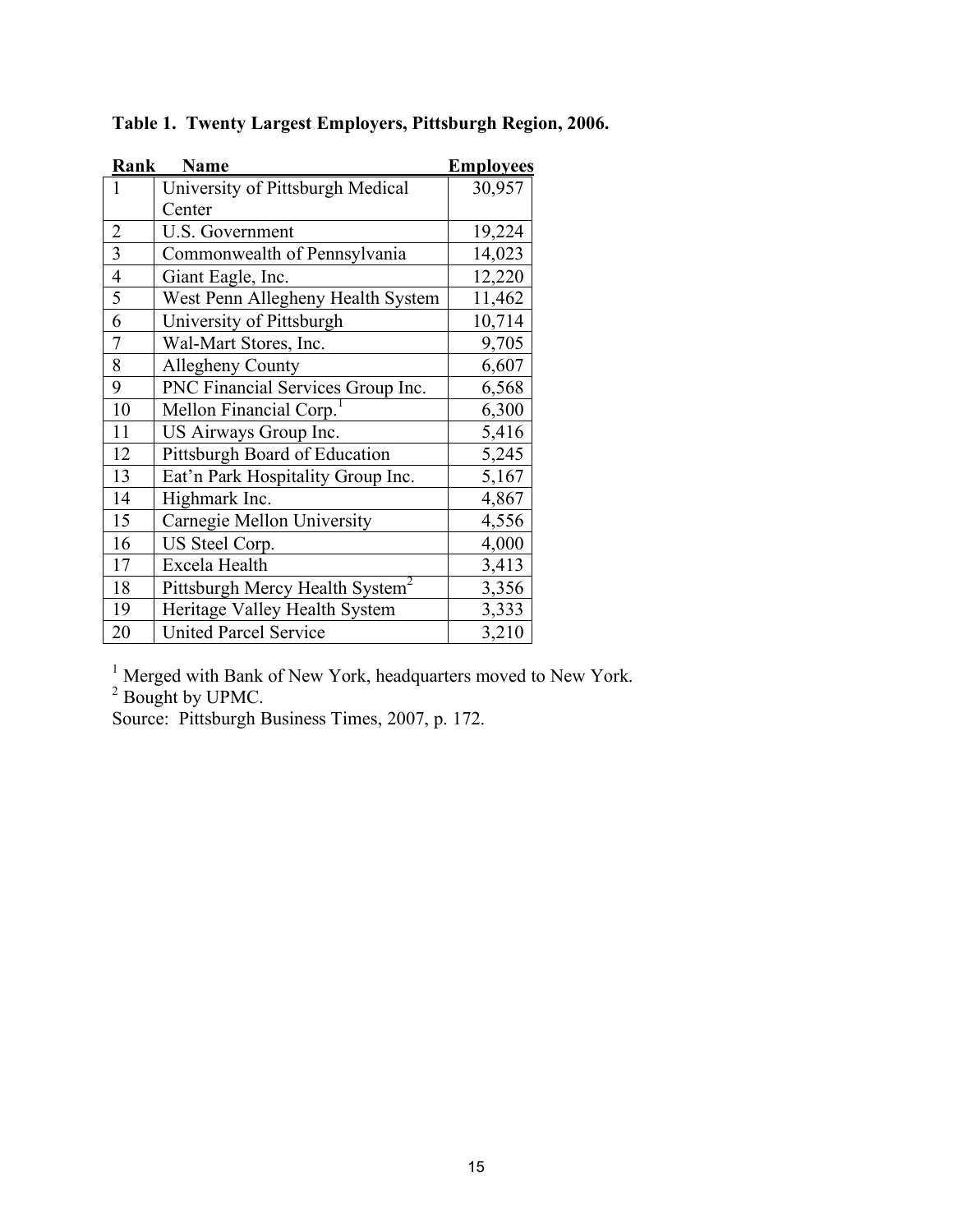|      |                   |           |         | <b>Population as Percent</b><br>оf |        |
|------|-------------------|-----------|---------|------------------------------------|--------|
| Year | <b>Population</b> | Change    | Percent | County                             | Region |
| 1940 | 671,659           |           |         |                                    |        |
| 1950 | 676,806           | 5,147     | 0.8     | 44.7                               |        |
| 1960 | 604,332           | $-72,474$ | $-10.7$ | 37.1                               | 22.5   |
| 1970 | 520,117           | $-84,215$ | $-13.9$ | 32.4                               | 19.4   |
| 1980 | 423,938           | $-96,179$ | $-18.5$ | 29.2                               | 16.5   |
| 1990 | 369,879           | $-54,059$ | $-12.8$ | 27.7                               | 15.4   |
| 2000 | 334,563           | $-35,316$ | $-9.5$  | 26.1                               | 14.2   |
| 2005 | 316,718           | $-17,845$ | $-5.3$  | 25.6                               | 13.4   |

**Table 2. City of Pittsburgh Population, Change and Share of County and Regional Population, 1940-2005**

Source: Census Bureau Decennial Census and Annual Population Estimates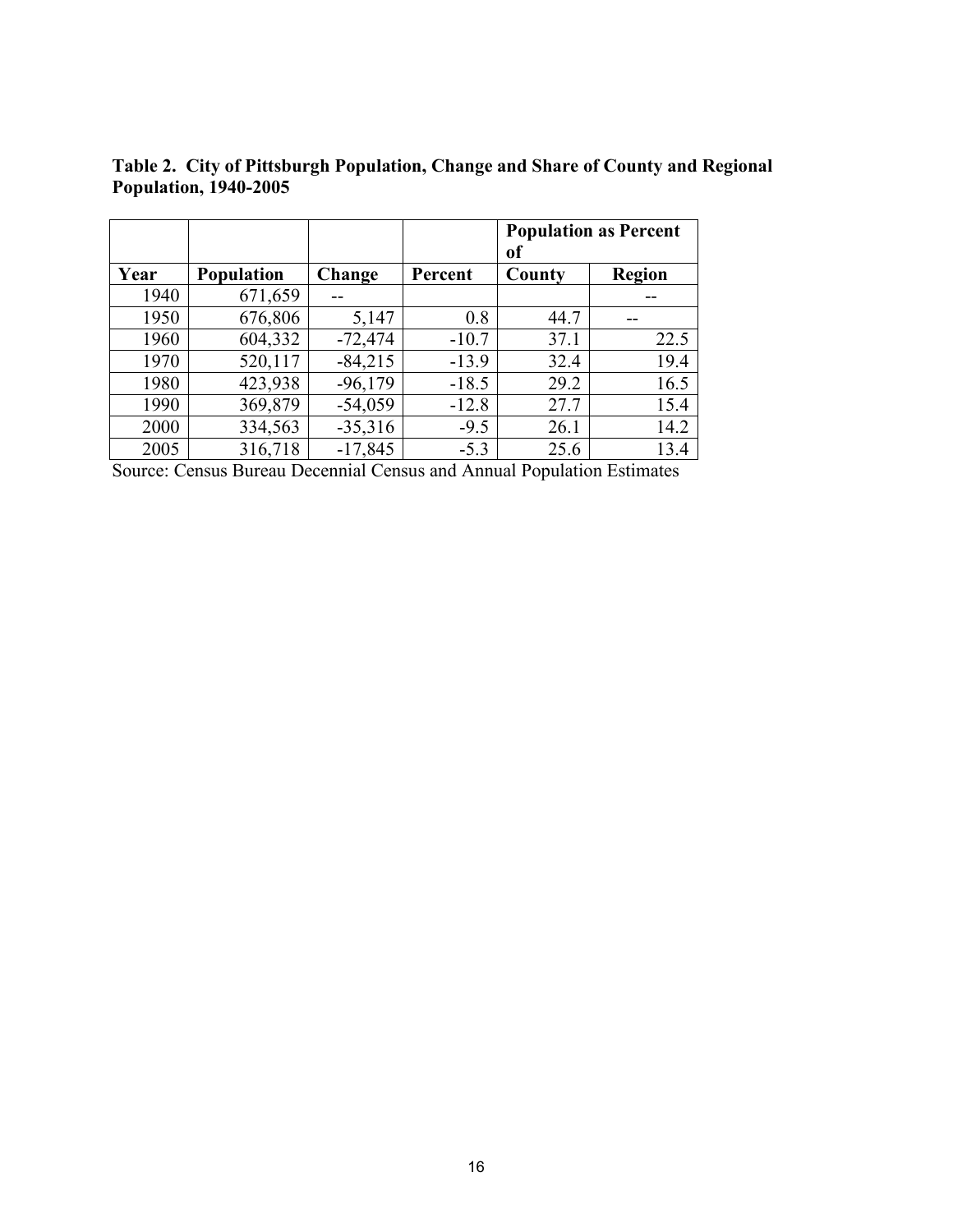|            | <b>Employment</b> |         |         | <b>Share of Total</b> |        |         | <b>Percent Change</b> |          |
|------------|-------------------|---------|---------|-----------------------|--------|---------|-----------------------|----------|
|            |                   |         |         |                       |        |         | $2002 -$              | 2003-    |
|            | 2002              | 2003    | 2004    | 2002                  | 2003   | 2004    | 03                    | 04       |
| Commercial | 199,994           | 206,286 | 202,190 | 66.1%                 | 66.5%  | 66.1%   | $0.7\%$               | $-0.6\%$ |
| Government | 31,059            | 30,357  | 29,459  | $10.3\%$              | 9.8%   | $9.6\%$ | $-4.6\%$              | $-1.6%$  |
| Nonprofit  | 71,718            | 73,506  | 74,274  | 23.7%                 | 23.7%  | 24.3%   | $0.1\%$               | $2.4\%$  |
| Total      | 302,770           | 310,150 | 305,923 | 100.0%                | 100.0% | 100.0%  | $0.0\%$               | $0.0\%$  |

**Table 3. Employment by Sector, City of Pittsburgh, 2002-2004**

Source: PA Labor & Industry, ES 202 and IRS Business Master File Note: Total may differ with data suppression.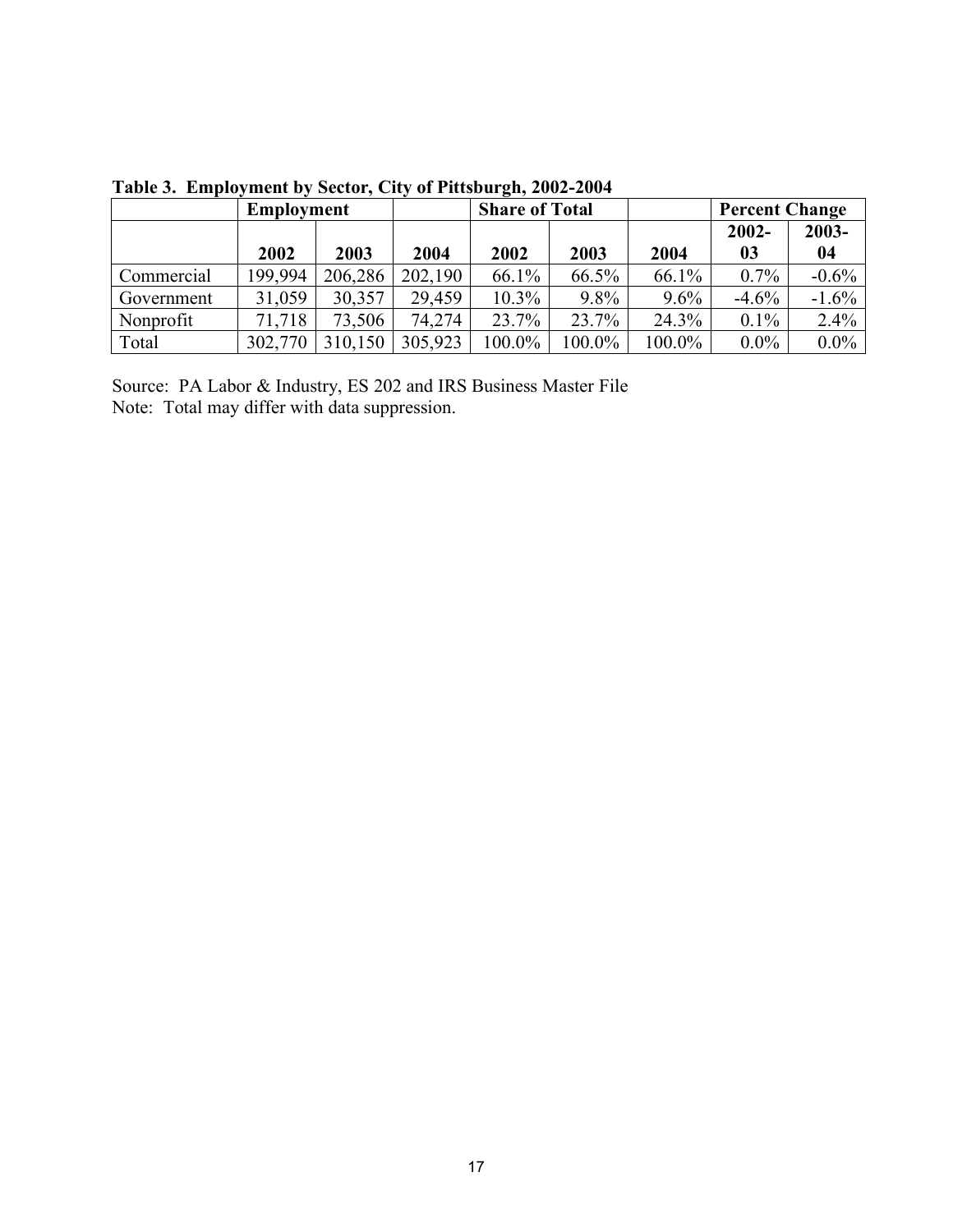| <b>Sector</b>              | <b>City</b> | County  | <b>Region</b> |
|----------------------------|-------------|---------|---------------|
|                            |             |         |               |
| <b>Total employment</b>    | 305,922     | 686,380 | 1,064,279     |
| <b>Commercial Sector</b>   | 202,190     | 506,371 | 797,968       |
| <b>Government Sector</b>   | 29,459      | 70,834  | 118,207       |
| <b>Nonprofit Sector</b>    | 74,274      | 109,175 | 148,104       |
|                            |             |         |               |
| <b>Share of total</b>      |             |         |               |
| employment (percent)       | 100.0       | 100.0   | 100.0         |
| <b>Commercial</b>          | 66.1        | 73.8    | 75.0          |
| Government                 | 9.6         | 10.3    | 11.1          |
| Nonprofit                  | 24.3        | 15.9    | 13.9          |
|                            |             |         |               |
| Share of region's jobs, by |             |         |               |
| sector (percent)           | 28.7        | 64.5    | 100.0         |
| Commercial                 | 25.3        | 63.5    | 100.0         |
| Government                 | 24.9        | 59.9    | 100.0         |
| Nonprofit                  | 50.1        | 73.7    | 100.0         |

**Table 4. Employment by Sector, City of Pittsburgh, Allegheny County, and Pittsburgh MSA, 2004**

Source: PA Labor & Industry, ES 202 and IRS Business Master File. Note: Total may differ with data suppression.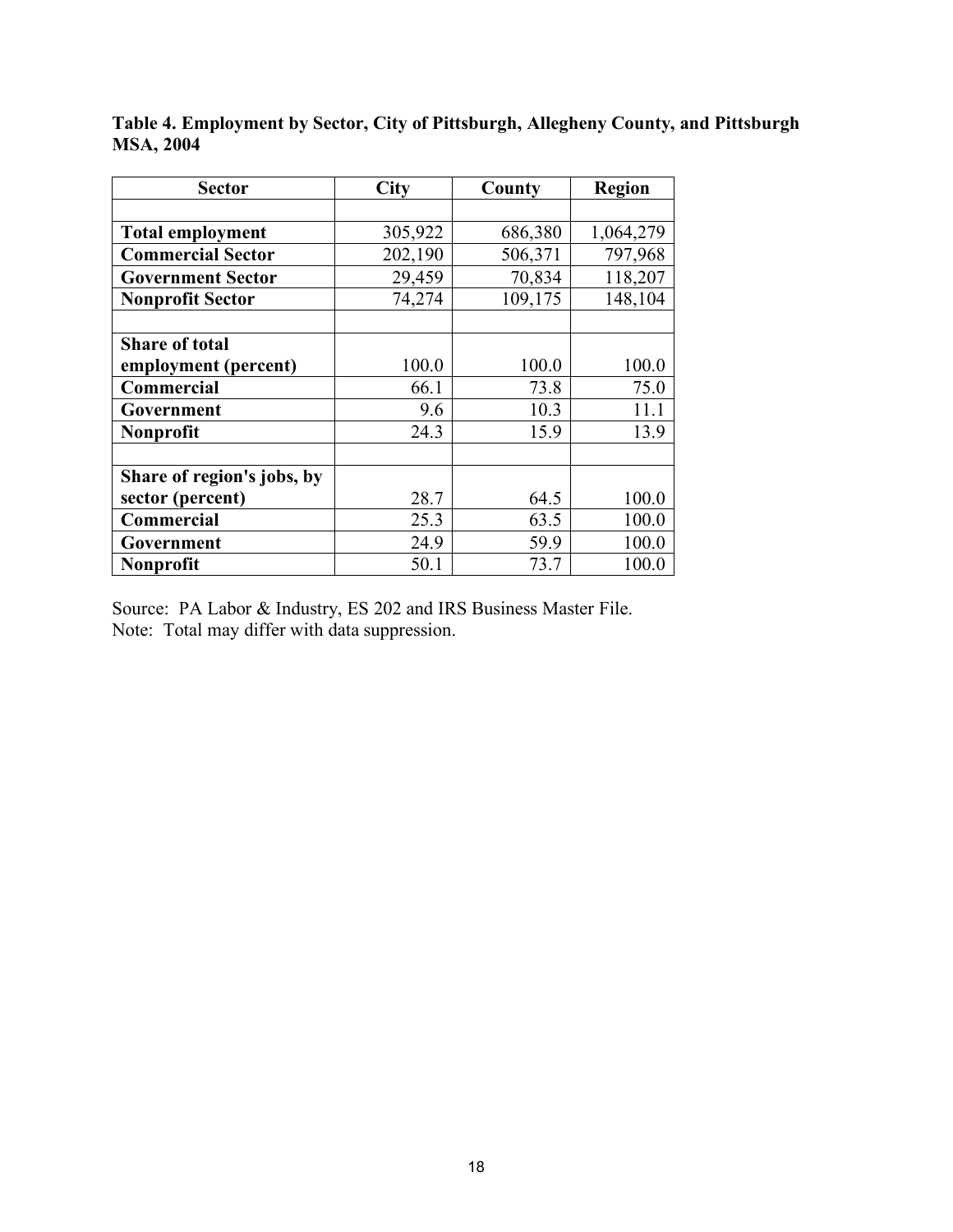|                             | <b>Employment</b> |                |               | Percent of employment shown |                |               |
|-----------------------------|-------------------|----------------|---------------|-----------------------------|----------------|---------------|
|                             | City of           |                |               | City of                     |                |               |
| <b>Industry</b>             | Pittsburgh        | <b>Suburbs</b> | <b>Region</b> | Pittsburgh                  | <b>Suburbs</b> | <b>Region</b> |
| Construction                | 90                | 34             | 123           | 0.1                         | 0.0            | 0.1           |
| Retail Trade                | 71                | 93             | 164           | 0.1                         | 0.1            | 0.1           |
| Information                 | 519               | 1,064          | 1,583         | 0.7                         | 1.4            | 1.1           |
| Finance and Insurance       | 296               | 233            | 529           | 0.4                         | 0.3            | 0.4           |
| Real Estate, Rental and     |                   |                |               |                             |                |               |
| Leasing                     | 147               | 124            | 271           | 0.2                         | 0.2            | 0.2           |
| Professional, Scientific,   |                   |                |               |                             |                |               |
| and Technical Services      | 1,036             | 246            | 1,282         | 1.4                         | 0.3            | 0.9           |
| Administrative and          |                   |                |               |                             |                |               |
| Support                     | 73                | 445            | 518           | 0.1                         | 0.6            | 0.3           |
| <b>Educational Services</b> | 18,451            | 7,634          | 26,084        | 24.8                        | 10.3           | 17.6          |
| Health Care and Social      |                   |                |               |                             |                |               |
| Assistance                  | 43,461            | 52,533         | 95,994        | 58.5                        | 71.2           | 64.8          |
| Arts, Entertainment, &      |                   |                |               |                             |                |               |
| Recreation                  | 2,563             | 3,628          | 6,192         | 3.5                         | 4.9            | 4.2           |
| Other Services (except)     |                   |                |               |                             |                |               |
| Public Administration)      | 4,798             | 6,930          | 11,728        | 6.5                         | 9.4            | 7.9           |
| Total (unreported data      |                   |                |               |                             |                |               |
| included in figure)         | 74,274            | 73,830         | 148,104       | $96.3*$                     | 98.8*          | $97.5*$       |

**Table 5. Nonprofit Employment by Industry, City of Pittsburgh, Suburbs\* and MSA, 2004**

\* "Suburbs" include all the MSA region outside the City of Pittsburgh Source: PA Labor & Industry, ES 202 and IRS Business Master File Note: Total may differ with data suppression.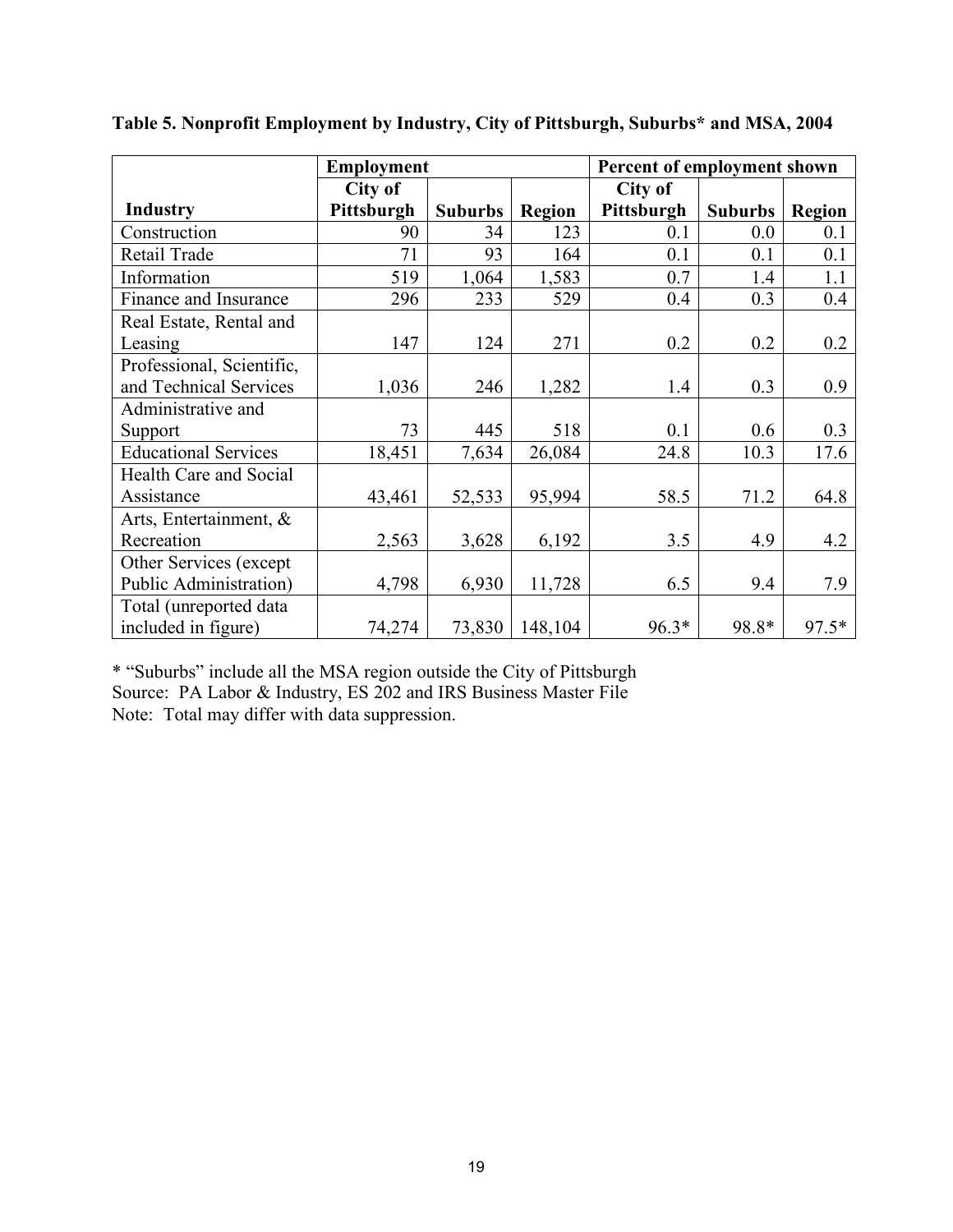|         | Commercial* | Government | Nonprofit |
|---------|-------------|------------|-----------|
| $1-49$  | 37.1%       | 8.6%       | 11.3%     |
| 50-99   | 13.5%       | 9.8%       | 6.5%      |
| $100 -$ |             |            |           |
| 249     | 18.0%       | 15.3%      | 10.5%     |
| $250 -$ |             |            |           |
| 499     | 11.2%       | 6.5%       | 7.7%      |
| $500 -$ |             |            |           |
| 999     | 10.8%       | 26.0%      | 5.7%      |
| $1000+$ | 9.5%        | 55.0%      | 58.2%     |

# **Table 6. Size of Establishment by Sectors, City of Pittsburgh, 2002-04 (average)**

\* For profit businesses.

Source: PA Labor & Industry, ES 202 and IRS Business Master File Note: Total may differ with data suppression.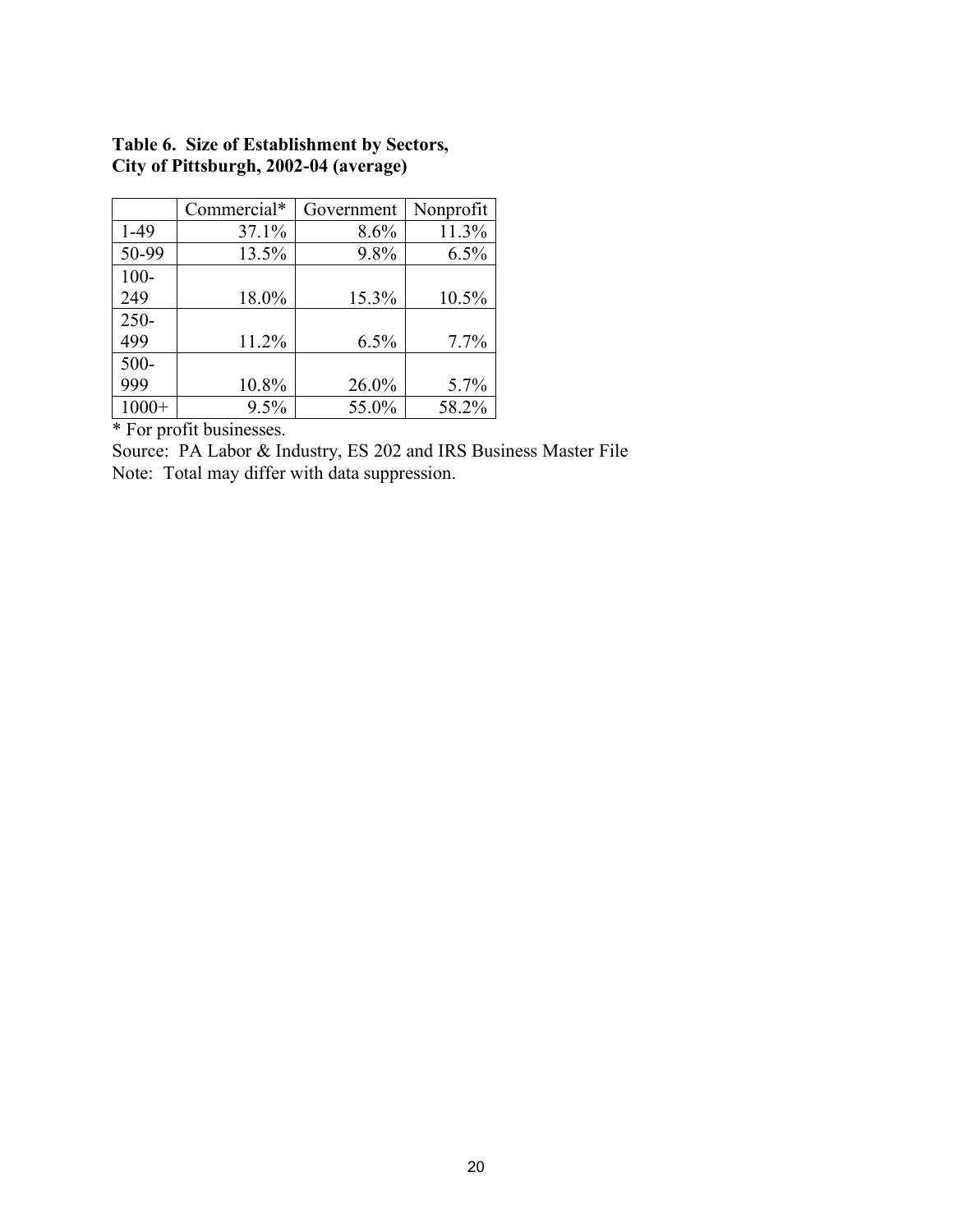

**Figure 1. Tax Exempt and Taxable Property in the City of Pittsburgh and Remainder of Allegheny County, 2002/2003\*.**

\* Total assessed value of taxable properties within a municipality is obtained from the Pennsylvania State Tax Equalization Board and represent 2002 assessment dollars. Total assessed value of exempt properties are from 2003 and do not include utilities. LORL notes that since governments are not compensated for exempt properties, tax assessors report those assessments are often inaccurate.

Source: Pennsylvania Legislative Office of Research Liaison (LORL), 2004.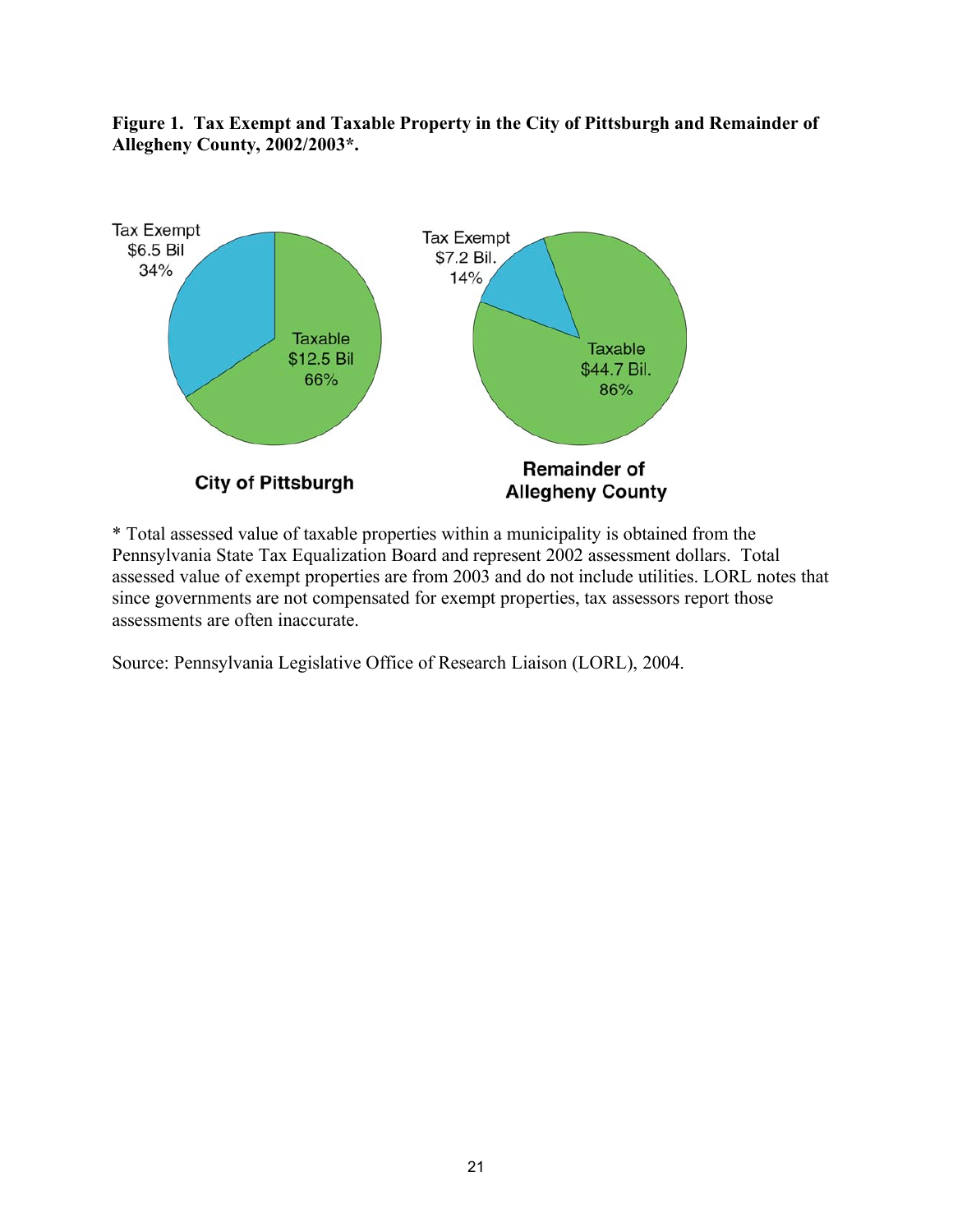**Figure 2.**



Source: Allegheny County Office of Property Assessments, 2005.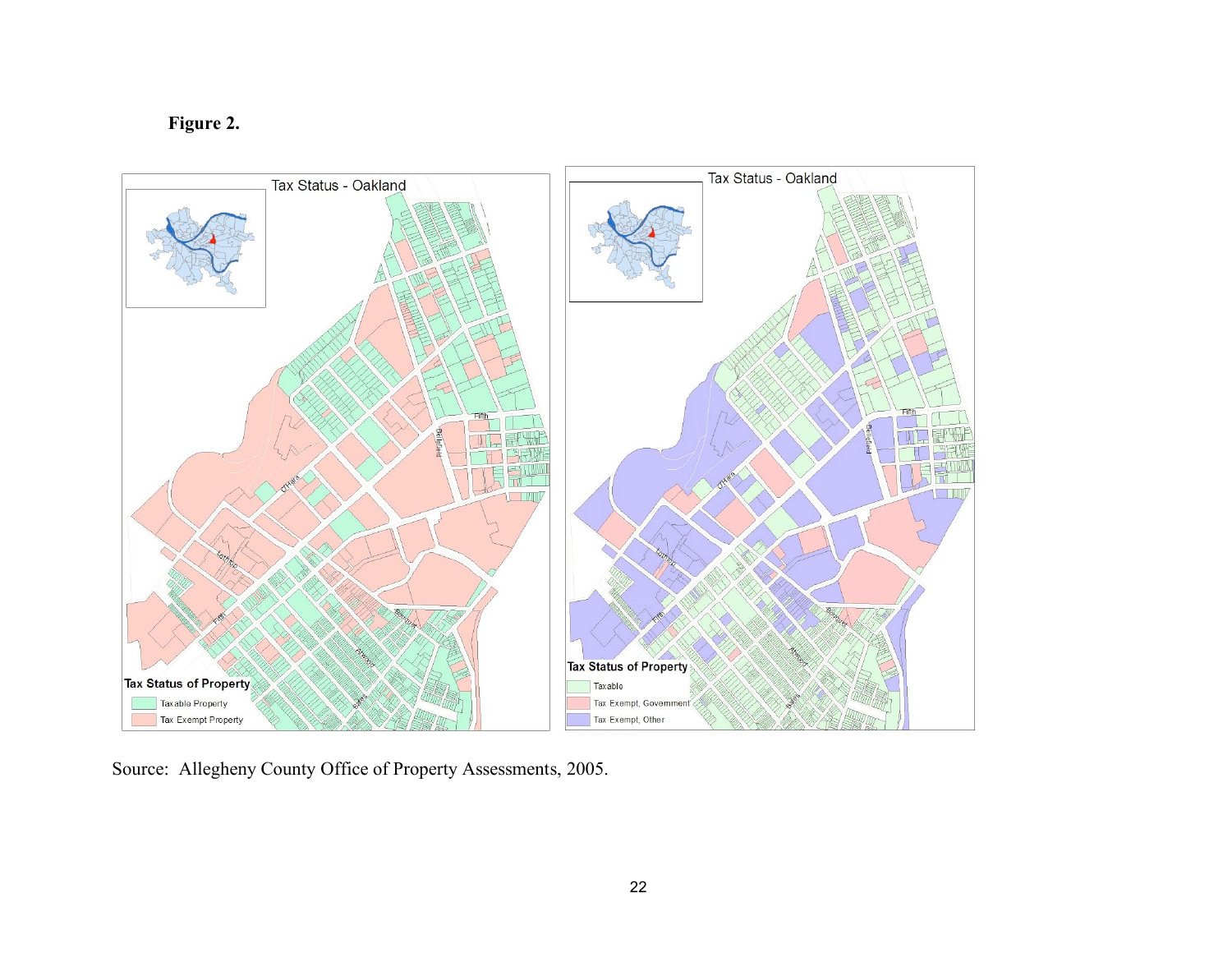# **Figure 3.**



Source: Allegheny County, Office of Property Assessments, 2005.